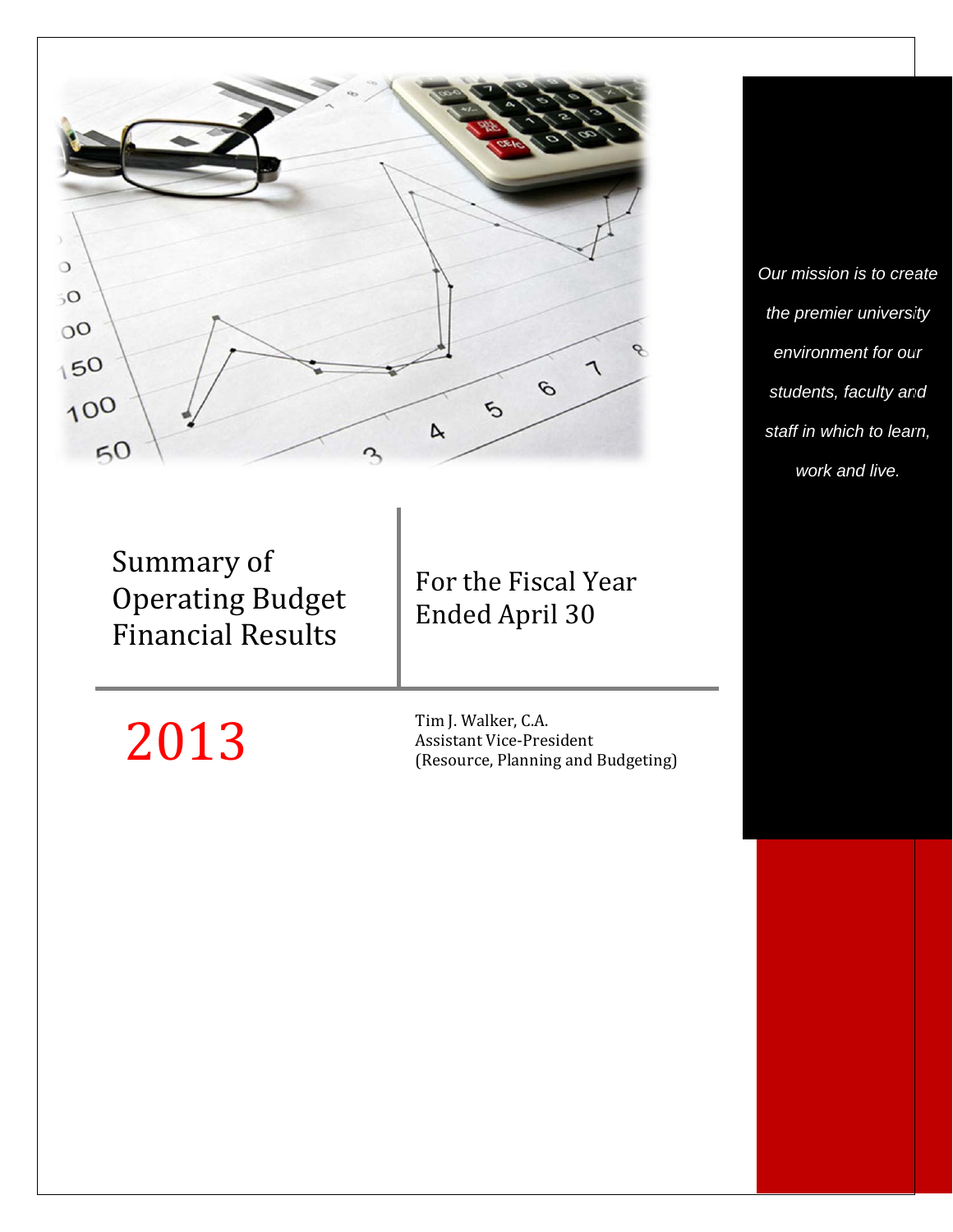# University of New Brunswick **Summary of Operating Budget Financial Results**<br>For the Fiscal Year Ended April 30<sup>th</sup> 2013



| <b>UNRESTRICTED OPERATING BUDGET STATEMENT Combined Results</b>                                                                | 3  |
|--------------------------------------------------------------------------------------------------------------------------------|----|
|                                                                                                                                |    |
|                                                                                                                                |    |
|                                                                                                                                |    |
| <b>UNRESTRICTED OPERATING BUDGET Fredericton Campus &amp; University-wide Units</b>                                            |    |
| Fredericton Campus & University-wide Units Operating Budget Statement For the Fiscal Year Ended April 30 <sup>th</sup> 2013 10 |    |
|                                                                                                                                |    |
|                                                                                                                                |    |
|                                                                                                                                |    |
|                                                                                                                                |    |
|                                                                                                                                |    |
|                                                                                                                                |    |
|                                                                                                                                |    |
|                                                                                                                                |    |
|                                                                                                                                |    |
|                                                                                                                                |    |
|                                                                                                                                |    |
|                                                                                                                                |    |
|                                                                                                                                |    |
| <b>UNRESTRICTED OPERATING BUDGET Saint John Campus</b>                                                                         | 19 |
|                                                                                                                                |    |
|                                                                                                                                |    |
|                                                                                                                                |    |
|                                                                                                                                |    |
|                                                                                                                                |    |
|                                                                                                                                |    |
|                                                                                                                                |    |
|                                                                                                                                |    |
|                                                                                                                                |    |
|                                                                                                                                |    |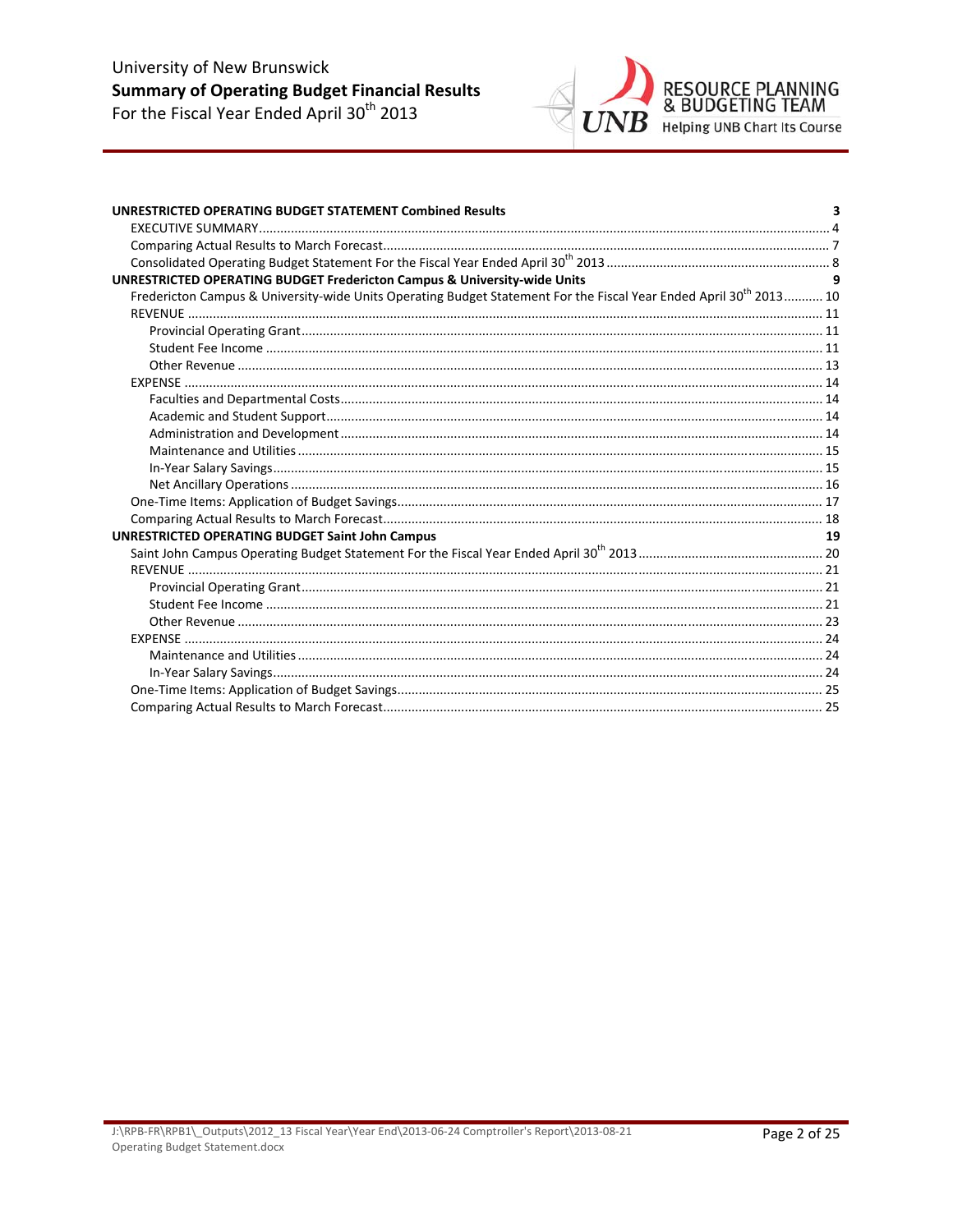

# **UNRESTRICTED OPERATING BUDGET STATEMENT Combined Results**

For the Year Ended April 30<sup>th</sup> 2013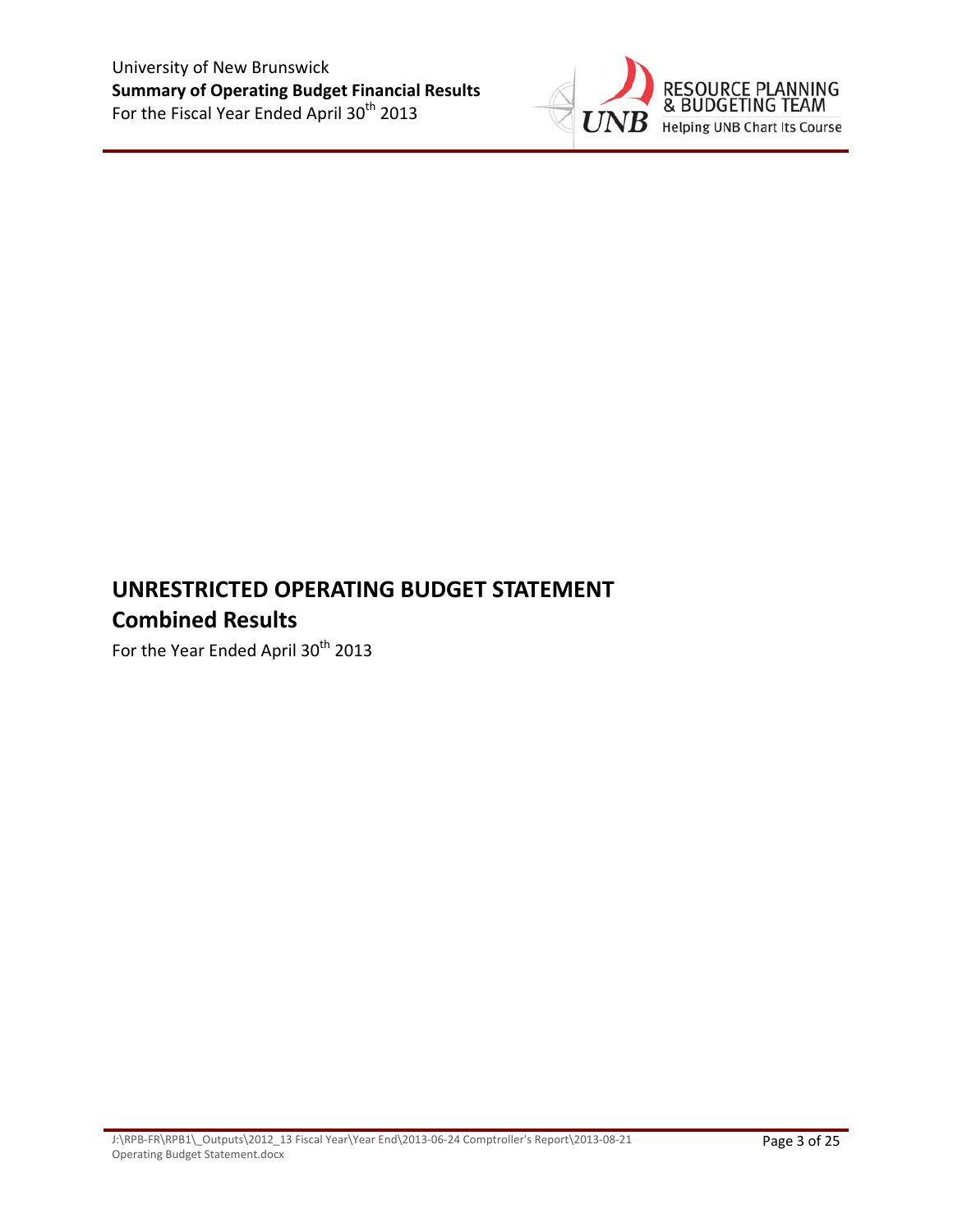

### *EXECUTIVE SUMMARY*

#### Budget Objective

The Operating Budget for the University of New Brunswick's 2012‐13 fiscal year was approved in April 2012 as a balanced budget. This balanced budget included one‐time funding from the provincial government of \$1.8 Million.

#### Year‐end Results

The University of New Brunswick completed its fiscal year ended April 30th 2013 with a net operating budget surplus of \$11.7 Million. This result compares favorably with the balanced budget targeted for 2012‐13 and represents a \$5.9 Million favorable result as compared to the March Forecast.

Positive variances in the operating revenues and expenses on each campus provide one‐time funding to the University for deployment as investment (e.g. infrastructure renewal), debt reduction (e.g. unfunded liabilities) and risk mitigation. These decisions have not been made as yet and, accordingly, such allocations are not reflected in these figures.

Major budget variances, as well as the application of net operating budget surplus, are:

#### Operating Revenue

- \$2.5 Million (or 22% of the favorable variance) attributed to better than expected Other Revenue on both the Fredericton Campus (\$2.0 Million) and Saint John Campus (\$0.5 Million). It is important to note that \$1.3 Million is attributed to higher than expected Outreach and Extension programming (in Fredericton) and \$0.8 Million is attributed to higher than expected short term investment income (on both campuses).
- \$1.3 Million (or 11% of the favorable variance) attributed to better than expected Student Fee Income on both the Fredericton Campus (\$0.8 Million) and Saint John Campus (\$0.5 Million). It is important to note that \$0.9 Million is attributed to higher than expected international differential income related to undergraduate students on both campuses.

#### **Enrolment**

University financial results are largely driven by enrolment. Tables 1 and 2 illustrate historical actual and budgeted enrolments.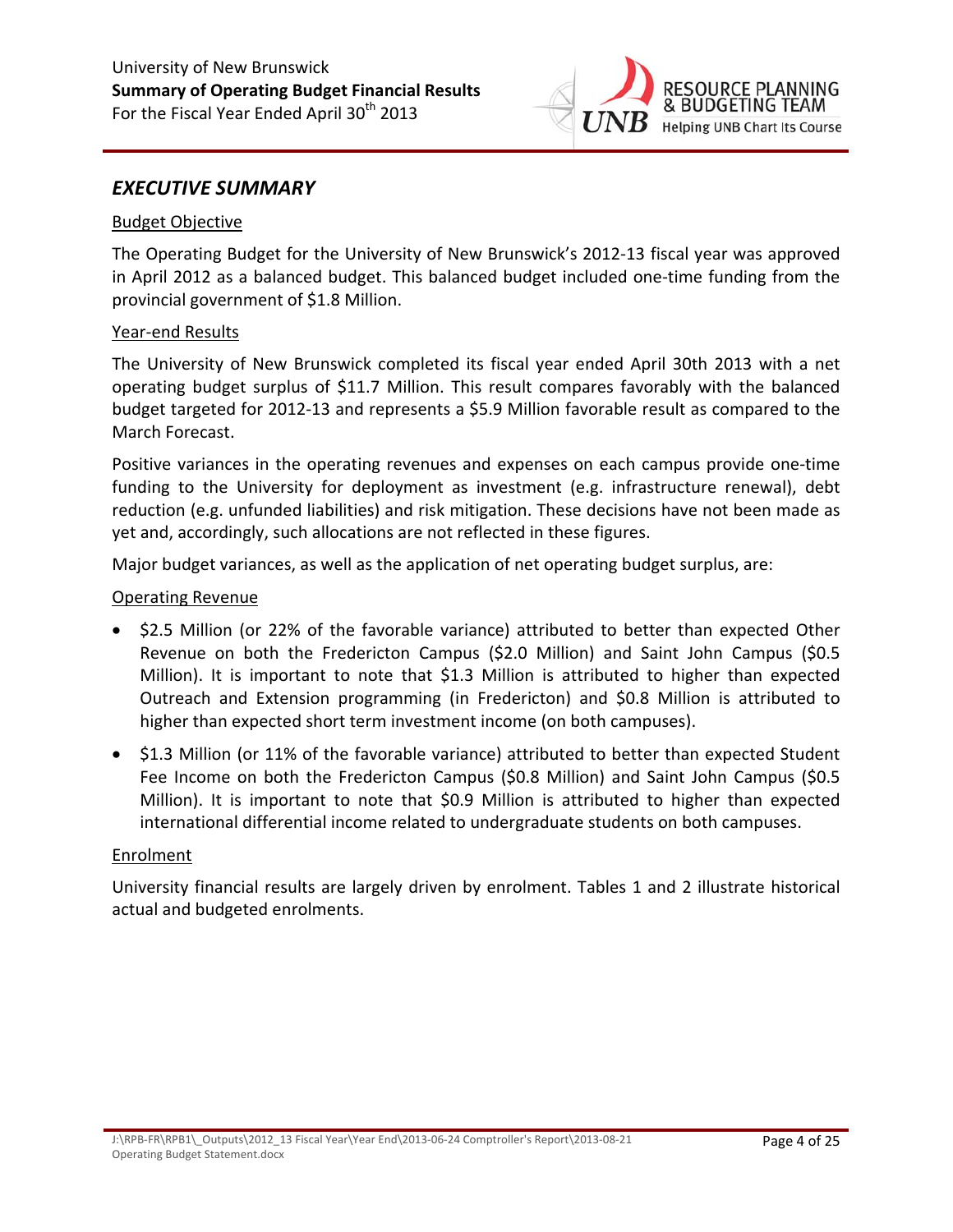

### **Table 1: Fall Enrolment (Historical and Actual)**

| Row | Col.                                  | A          | в           | ι.         | D                     | Е      |
|-----|---------------------------------------|------------|-------------|------------|-----------------------|--------|
|     | Enrolment (FTE)                       | 2009FA Act | 2010 FA Act | 2011FA Act | 2012FA Bud 2012FA Act |        |
|     | <b>Undergraduate Domestic</b>         | 7,492      | 7,300       | 7,272      | 7,327                 | 7,142  |
| 2   | Undergraduate International           | 707        | 844         | 1,008      | 909                   | 1,031  |
| 3   | <b>Graduate Domestic</b>              | 912        | 927         | 963        | 1,074                 | 866    |
| 4   | Graduate International                | 317        | 380         | 433        | 276                   | 454    |
| 5.  | Total                                 | 9,428      | 9,451       | 9,676      | 9,586                 | 9,493  |
|     |                                       |            |             |            |                       |        |
| 6   | <b>Strategic Plan Notional Target</b> | 9.427      | 9.643       | 9.860      | 10.076                | 10.076 |

#### **Table 2: Winter Enrolment (Historical and Actual)**

| Row |                               | Col.<br>A  | в          |            | D                     | Е        |
|-----|-------------------------------|------------|------------|------------|-----------------------|----------|
|     | Enrolment (FTE)               | 2010WI Act | 2011WI Act | 2012WI Act | 2013WI Bud 2013WI Act |          |
|     | <b>Undergraduate Domestic</b> | 7,092      | 6,936      | 6,828      | 6,960                 | 6,781    |
| 2   | Undergraduate International   | 673        | 916        | 997        | 864                   | 954      |
| 3   | <b>Graduate Domestic</b>      | 876        | 914        | 908        | 1,040                 | 842      |
| 4   | <b>Graduate International</b> | 340        | 382        | 429        | 267                   | 444      |
| 5   | Total                         | 8.981      | 9,148      | 9,162      | 9.131                 | 9,021    |
|     | Winter as Percent of Fall     | 95.3%      | 96.8%      | $94.7\%$   | 95.3%                 | $95.0\%$ |

#### Operating Expense

- \$1.6 Million (or 13% of the favorable variance) attributed to better than expected maintenance & utilities costs on the Fredericton Campus (\$1.1 Million) and Saint John Campus (\$0.5 Million).
- \$1.1 Million (or 9% of the favorable variance) attributed to better than expected fringe benefit costs, largely on the Fredericton Campus. It is important to note that \$0.8 Million is attributed to better than budgeted retirement allowance costs.
- \$0.7 Million (or 6% of the favorable variance) attributed to better than expected (net) results for our ancillary operations. On the Fredericton Campus, net ancillary operations at a net cost of \$0.7 Million were \$0.5 Million favorable to budget. On the Saint John Campus, net ancillary operations broke even representing \$0.2 Million favorable to budget.

### **Other**

- \$3.2 Million (or 27% of the favorable variance) attributed to better than expected (net) salary savings on both the Fredericton Campus (\$1.7 Million) and Saint John Campus (\$1.5 Million); and,
- \$1.0 Million (or 9% of the favorable variance) attributed to Fredericton Campus and University‐wide Contingency unused by the end of the fiscal year.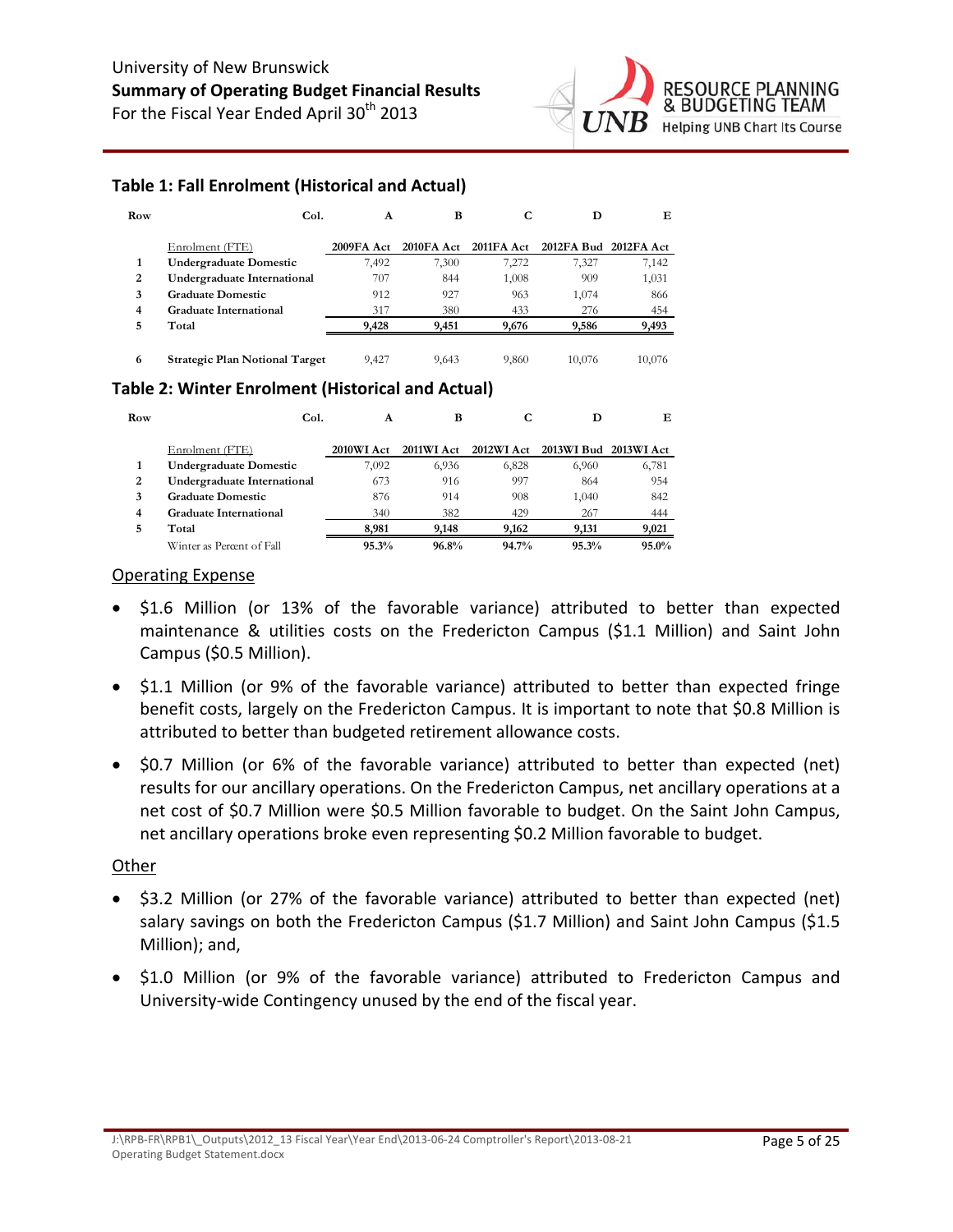

### One‐Time Items: Application of Budget Savings

Where the Operating Surplus before One-time Items totaled \$11.6 Million for 2012-13, University management proposes to allocate \$10.2 Million of these funds to Net Assets Restricted for Specific Purposes for use in 2013‐14 and future years. The proposed allocations are:

#### *Capital*

- \$1.0 Million towards minimizing repayment period of Fredericton Campus' heating plant renewal;
- \$1.0 Million towards Fredericton Campus facilities improvement;
- \$1.0 Million towards Fredericton Campus deferred maintenance projects;
- \$0.9 Million towards Saint John Campus' Ward Chipman Library;
- \$0.1 Million towards Saint John Campus' Garden Capital project;
- \$0.1 Million towards Saint john Campus contribution to a disaster recovery initiative on the Fredericton Campus;

#### *Specific Risk*

- \$1.5 Million towards Fredericton Campus revenue risk (operating grant and tuition);
- \$0.3 Million towards Saint John Campus revenue risk (operating grant);

#### *Contingency*

 \$0.3 Million towards unforeseen salary commitments (2012‐13) on the Fredericton Campus;

#### *Strategic*

• \$1.0 Million towards Fredericton Campus costs of implementing recommendations arising from the upcoming review of academic and non‐academic programs at the University;

#### *Timing of Specific Transactions*

● \$0.3 Million towards the cost of Deans search & transitions (2012-13) on the Fredericton Campus;

### *Other*

- \$1.0 Million towards Fredericton Campus recruitment & retention initiatives;
- \$1.0 Million towards Saint John Campus recruitment & retention initiatives; and,
- \$0.8 Million towards Saint John Campus contribution to the upcoming University fundraising campaign.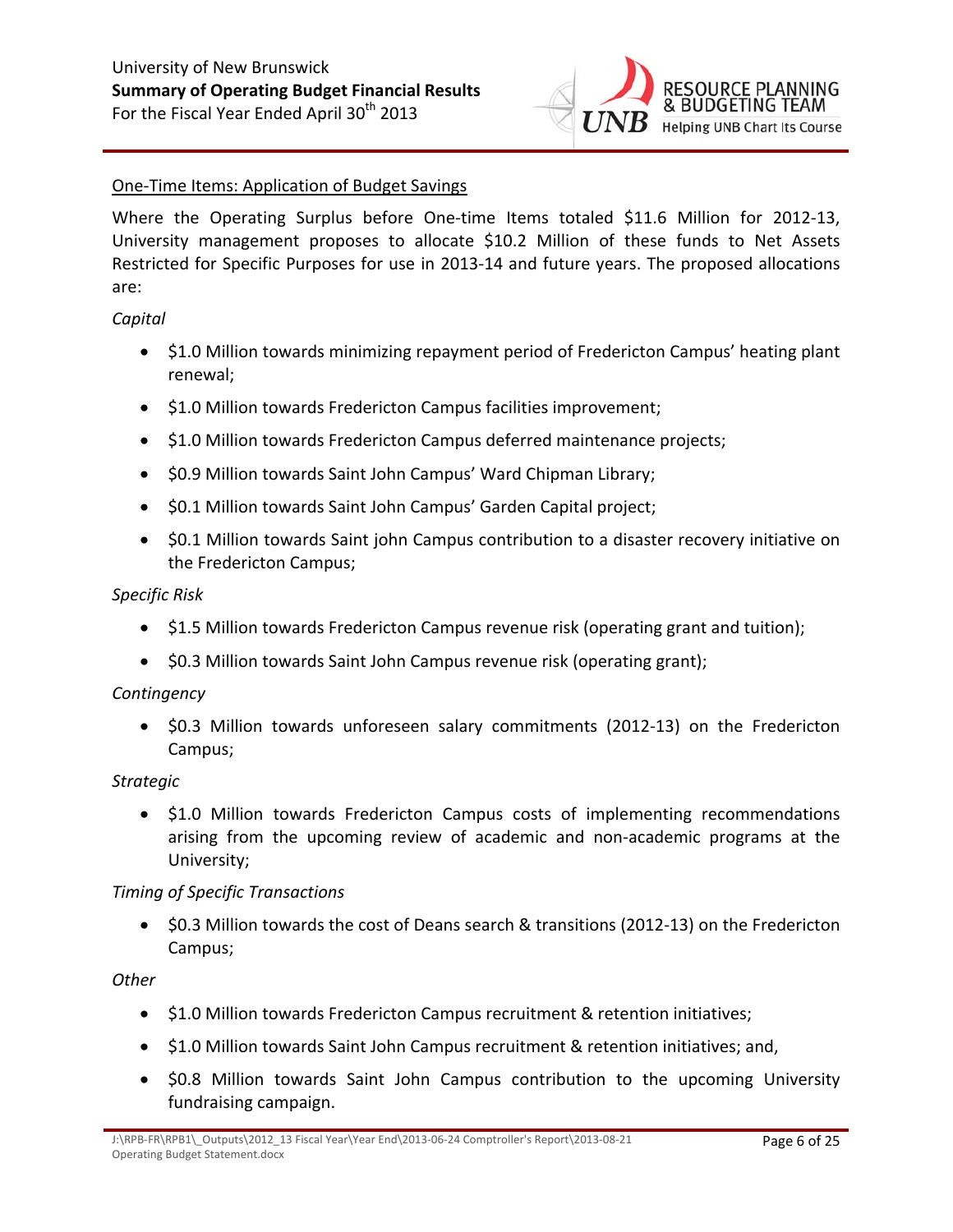

### *Comparing Actual Results to March Forecast*

University management reported in March 2013 that year‐end results were projected in the Best Case to be \$5.8 Million favorable as compared to budget.

Actual year‐end results have yielded \$11.7 Million before One‐Time Items. This represents an improvement in our **forecasted** Operating Surplus of \$5.9 Million. Major drivers of these improved results are:

- \$1.1 Million (or 19% of the variance) in better-than-**forecasted** in-year salary savings;
- \$0.9 Million (or 15% of the variance) in better-than-**forecasted** net revenues from our Outreach and Extension activities (namely, the College of Extended Learning);
- \$0.5 Million (or 8% of the variance) in better‐than‐**forecasted** results from our Net Ancillary Operations (largely attributed to utility and steam savings);
- \$0.5 Million (or 8% of the variance) in better‐than‐**forecasted** results from Maintenance & Utilities (largely attributed to utility and steam savings);
- \$0.3 Million (or 5% of the variance) in better‐than‐**forecasted** short‐term‐investment income; and,
- \$0.2 Million (or 3% of the variance) in better‐than‐**forecasted** tuition and related income.

In addition, the following positive variances were not known at the time of the March Forecast:

- \$1.0 Million (or 17% of the variance) in savings with regard to Fredericton & Universitywide Contingency unused at the conclusion of our financial year-end;
- \$0.8 Million (or 14%) of savings with regard to retirement allowances;
- \$0.3 Million (or 5%) of savings with regard to unused fringe benefit contingency; and,
- \$0.1 Million (or 1%) of incremental fringe benefit recoveries from ancillary, research and/or outreach operations.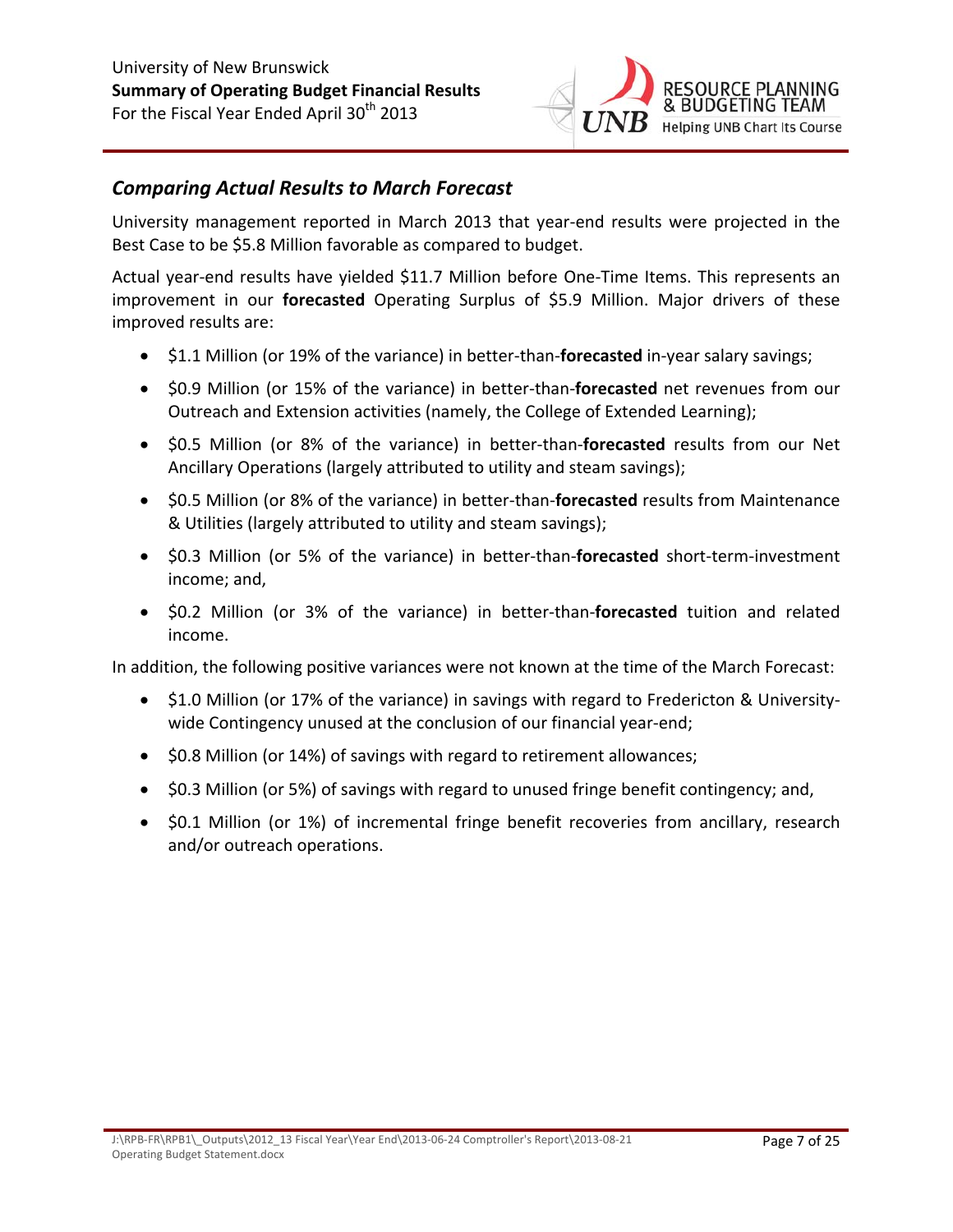

## *Consolidated Operating Budget Statement For the Fiscal Year Ended April 30th 2013*

| Row |                                                                  | Col. | A                                       |   | B                 | C                    | D         |
|-----|------------------------------------------------------------------|------|-----------------------------------------|---|-------------------|----------------------|-----------|
|     |                                                                  |      |                                         |   |                   | Fav (Unfav) Variance |           |
|     | (Thousands of Dollars)                                           |      | Approved<br><b>Budget</b><br>(Restated) |   | Actual<br>Results | Dollars              | Percent   |
|     | Revenue                                                          |      |                                         |   |                   |                      |           |
| 1   | Provincial Operating Grant                                       |      | 108,000.1<br>s                          | s | 108,026.0         | \$<br>25.9           | $0.0\%$   |
| 2   | Student Fee Income                                               |      | 58,006.9                                |   | 59,344.5          | 1,337.6              | 2.3%      |
| 3   | Federal Indirect Cost of Research Grant                          |      | 3,473.0                                 |   | 3,460.0           | (13.0)               | $(0.4\%)$ |
| 4   | Other                                                            |      | 8,861.1                                 |   | 11,404.7          | 2,543.6              | 28.7%     |
| 5   | <b>Total Revenue</b>                                             |      | 178,341.1                               |   | 182,235.3         | 3,894.2              | 2.2%      |
|     | <b>Expense</b>                                                   |      |                                         |   |                   |                      |           |
|     | Academic and Research                                            |      |                                         |   |                   |                      |           |
| 6   | Faculties and Departmental Costs                                 |      | 96,876.0                                |   | 96,896.6          | (20.6)               | $(0.0\%)$ |
| 7   | Academic and Student Support                                     |      | 26,204.0                                |   | 26,372.3          | (168.3)              | $(0.6\%)$ |
| 8   | Sub-Total                                                        |      | 123,080.0                               |   | 123,268.9         | (188.9)              | $(0.2\%)$ |
|     | Administration and Support Services                              |      |                                         |   |                   |                      |           |
| 9   | Administration and Development                                   |      | 31,049.9                                |   | 29,642.6          | 1,407.3              | $4.5\%$   |
| 10  | Maintenance and Utilities                                        |      | 21,772.6                                |   | 20,122.4          | 1,650.2              | 7.6%      |
| 11  | Sub-Total                                                        |      | 52,822.5                                |   | 49,765.0          | 3,057.5              | 5.8%      |
| 12  | <b>Total Operating Expense</b>                                   |      | 175,902.5                               |   | 173,033.9         | 2,868.6              | 1.6%      |
| 13  | In Year Priority Allocations                                     |      | 1,555.6                                 |   | 1,555.6           |                      | $0.0\%$   |
| 14  | In Year Salary Savings within 'Slices of the Pie'                |      | (1, 955.4)                              |   | (5, 144.1)        | 3,188.7              | 163.1%    |
| 15  | In Year Contingency                                              |      | 1,500.0                                 |   | 456.1             | 1,043.9              | $69.6\%$  |
| 16  | Net Anallary Operations                                          |      | 1,446.3                                 |   | 757.0             | 689.3                | 47.7%     |
| 17  | Sub-Total                                                        |      | 2,546.5                                 |   | (2,375.4)         | 4,921.9              | 193.3%    |
| 18  | <b>Total Expense</b>                                             |      | 178,449.0                               |   | 170,658.5         | 7,790.5              | 4.4%      |
| 19  | Operating Surplus (Deficit) before One-Time Items                |      | (107.9)                                 |   | 11,576.8          | 11,684.7             |           |
|     | One-Time Items:                                                  |      |                                         |   |                   |                      |           |
|     | Transfer (to) from Net Assets Restricted for Specific Purposes   |      |                                         |   |                   |                      |           |
| 20  | Capital                                                          |      | (612.4)                                 |   | (4,686.2)         | (4,073.8)            |           |
| 21  | Specific Risk                                                    |      | (722.7)                                 |   | (2,522.7)         | (1,800.0)            |           |
| 22  | Contingency                                                      |      |                                         |   | (300.0)           | (300.0)              |           |
| 23  | Strategic                                                        |      | (356.9)                                 |   | (1,356.9)         | (1,000.0)            |           |
| 24  | Timing of Specific Transactions                                  |      |                                         |   | (300.0)           | (300.0)              |           |
| 25  | Other: Recruitment & Fundraising                                 |      |                                         |   | (2,775.0)         | (2,775.0)            |           |
| 26  | One-time Provincial Operating Grant                              |      | 1,799.9                                 |   | 1,799.9           |                      |           |
| 27  | Sub-Total                                                        |      | 107.9                                   |   | (10, 140.9)       | (10, 248.8)          |           |
| 28  | Change to Accumulated Operating Surplus (Deficit)                |      | 0.0                                     |   | 1,435.9           | 1,435.9              |           |
| 29  | Change to Accumulated Operating Surplus (Deficit) as % of Budget |      |                                         |   | 0.8%              |                      |           |

J:\RPB‐FR\RPB1\\_Outputs\2012\_13 Fiscal Year\Year End\2013‐06‐24 Comptroller's Report\2013‐08‐21 Operating Budget Statement.docx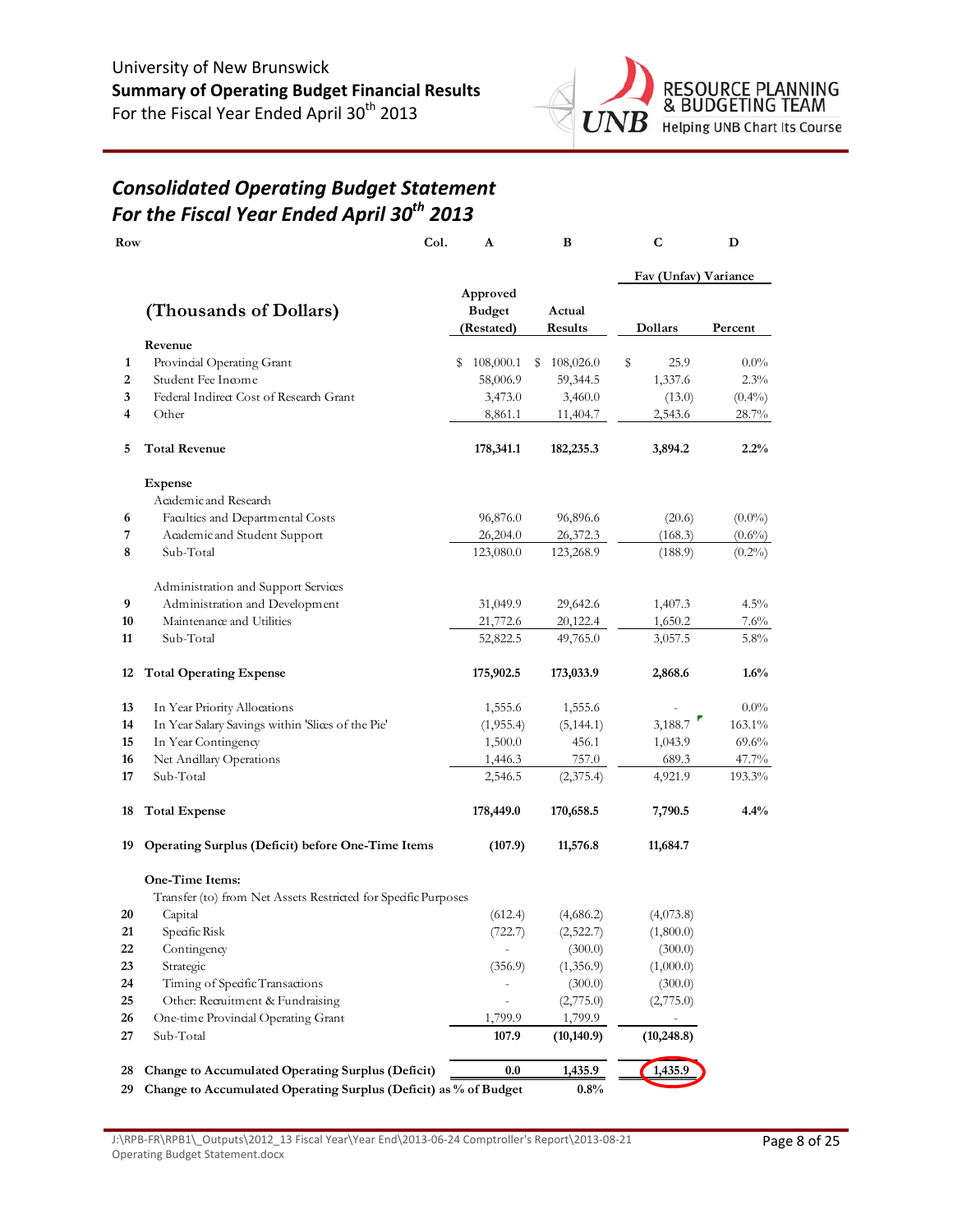

# **UNRESTRICTED OPERATING BUDGET Fredericton Campus & University‐wide Units**

For the Year Ended April 30<sup>th</sup> 2013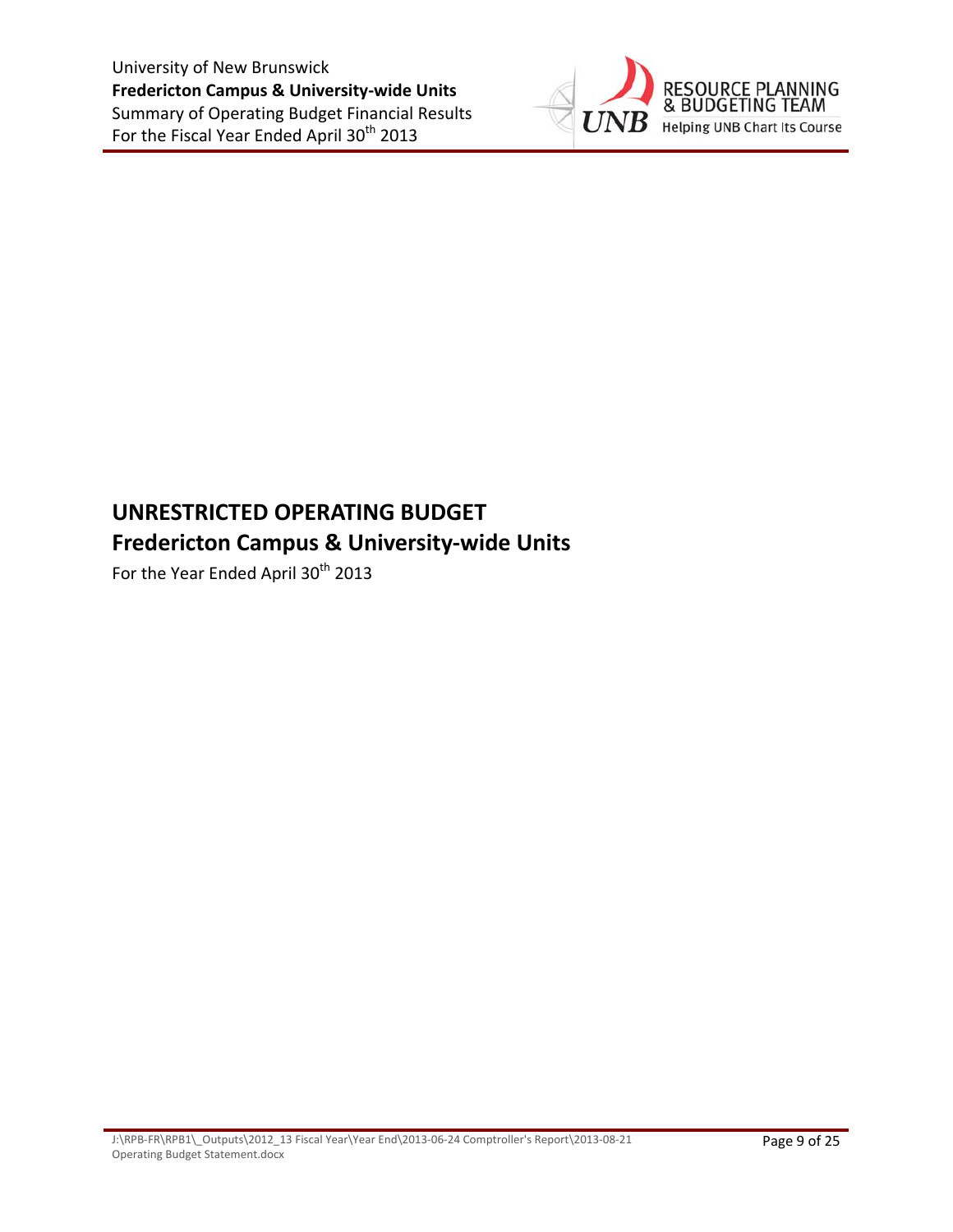

## *Fredericton Campus & University‐wide Units Operating Budget Statement For the Fiscal Year Ended April 30th 2013*

| Row |                                                                  | Col. | A                                       | В                        | $\mathbf C$          | D         |
|-----|------------------------------------------------------------------|------|-----------------------------------------|--------------------------|----------------------|-----------|
|     |                                                                  |      |                                         |                          | Fav (Unfav) Variance |           |
|     | (Thousands of Dollars)                                           |      | Approved<br><b>Budget</b><br>(Restated) | Actual<br><b>Results</b> | Dollars              | Percent   |
|     | Revenue                                                          |      |                                         |                          |                      |           |
| 1   | Provincial Operating Grant                                       |      | \$<br>90,380.4                          | 90,393.4<br>S            | \$<br>13.0           | $0.0\%$   |
| 2   | Student Fee Income                                               |      | 41,050.0                                | 41,885.3                 | 835.3                | $2.0\%$   |
| 3   | Federal Indirect Cost of Research Grant                          |      | 3,297.0                                 | 3,299.0                  | 2.0                  | $0.1\%$   |
| 4   | Other                                                            |      | 6,110.6                                 | 8,152.4                  | 2,041.8              | $33.4\%$  |
| 5   | <b>Total Revenue</b>                                             |      | 140,838.0                               | 143,730.2                | 2,892.2              | $2.1\%$   |
|     | <b>Expense</b>                                                   |      |                                         |                          |                      |           |
|     | Academic and Research                                            |      |                                         |                          |                      |           |
| 6   | Faculties and Departmental Costs                                 |      | 76,287.3                                | 76,287.6                 | (0.3)                | $(0.0\%)$ |
| 7   | Academic and Student Support                                     |      | 20,865.6                                | 21,003.2                 | (137.6)              | $(0.7\%)$ |
| 8   | Sub-Total                                                        |      | 97,152.9                                | 97,290.8                 | (137.9)              | $(0.1\%)$ |
|     | Administration and Support Services                              |      |                                         |                          |                      |           |
| 9   | Administration and Development                                   |      | 25,763.6                                | 24,317.8                 | 1,445.8              | 5.6%      |
| 10  | Maintenance and Utilities                                        |      | 16,688.9                                | 15,584.2                 | 1,104.7              | $6.6\%$   |
| 11  | Sub-Total                                                        |      | 42,452.5                                | 39,902.0                 | 2,550.5              | $6.0\%$   |
| 12  | <b>Total Operating Expense</b>                                   |      | 139,605.4                               | 137,192.8                | 2,412.6              | 1.7%      |
| 13  | In Year Priority Allocations                                     |      | 895.6                                   | 895.6                    |                      | $0.0\%$   |
| 14  | In Year Salary Savings within 'Slices of the Pie'                |      | (1, 555.4)                              | (3,232.8)                | 1,677.4              | 107.8%    |
| 15  | In Year Contingency                                              |      | 1,500.0                                 | 456.1                    | 1,043.9              | 69.6%     |
| 16  | Net Ancillary Operations                                         |      | 1,254.9                                 | 745.1                    | 509.8                | $40.6\%$  |
| 17  | Sub-Total                                                        |      | 2,095.1                                 | (1, 136.0)               | 3,231.1              | 154.2%    |
| 18  | <b>Total Expense</b>                                             |      | 141,700.5                               | 136,056.8                | 5,643.7              | $4.0\%$   |
| 19  | Operating Surplus (Deficit) before One-Time Items                |      | (862.5)                                 | 7,673.4                  | 8,535.9              |           |
|     | One-Time Items:                                                  |      |                                         |                          |                      |           |
|     | Transfer (to) from Net Assets Restricted for Specific Purposes   |      |                                         |                          |                      |           |
| 20  | Capital                                                          |      |                                         | (3,000.0)                | (3,000.0)            |           |
| 21  | Specific Risk                                                    |      | (722.7)                                 | (2,222.7)                | (1,500.0)            |           |
| 22  | Contingency                                                      |      |                                         | (300.0)                  | (300.0)              |           |
| 23  | Strategic                                                        |      |                                         | (1,000.0)                | (1,000.0)            |           |
| 24  | Timing of Specific Transactions                                  |      |                                         | (300.0)                  | (300.0)              |           |
| 25  | Other: Recruitment                                               |      |                                         | (1,000.0)                | (1,000.0)            |           |
| 26  | One-time Provincial Operating Grant                              |      | 1,585.2                                 | 1,585.2                  |                      |           |
| 27  | Sub-Total                                                        |      | 862.5                                   | (6,237.5)                | (7,100.0)            |           |
| 28  | Change to Accumulated Operating Surplus (Deficit)                |      | $0.0\,$                                 | 1,435.9                  | 1,435.9              |           |
| 20. | Change to Accumulated Operating Surplus (Deficit) as % of Budget |      |                                         | 1.00/                    |                      |           |

**29 Change to Accumulated Operating Surplus (Deficit) as % of Budget 1.0%**

J:\RPB‐FR\RPB1\\_Outputs\2012\_13 Fiscal Year\Year End\2013‐06‐24 Comptroller's Report\2013‐08‐21 Operating Budget Statement.docx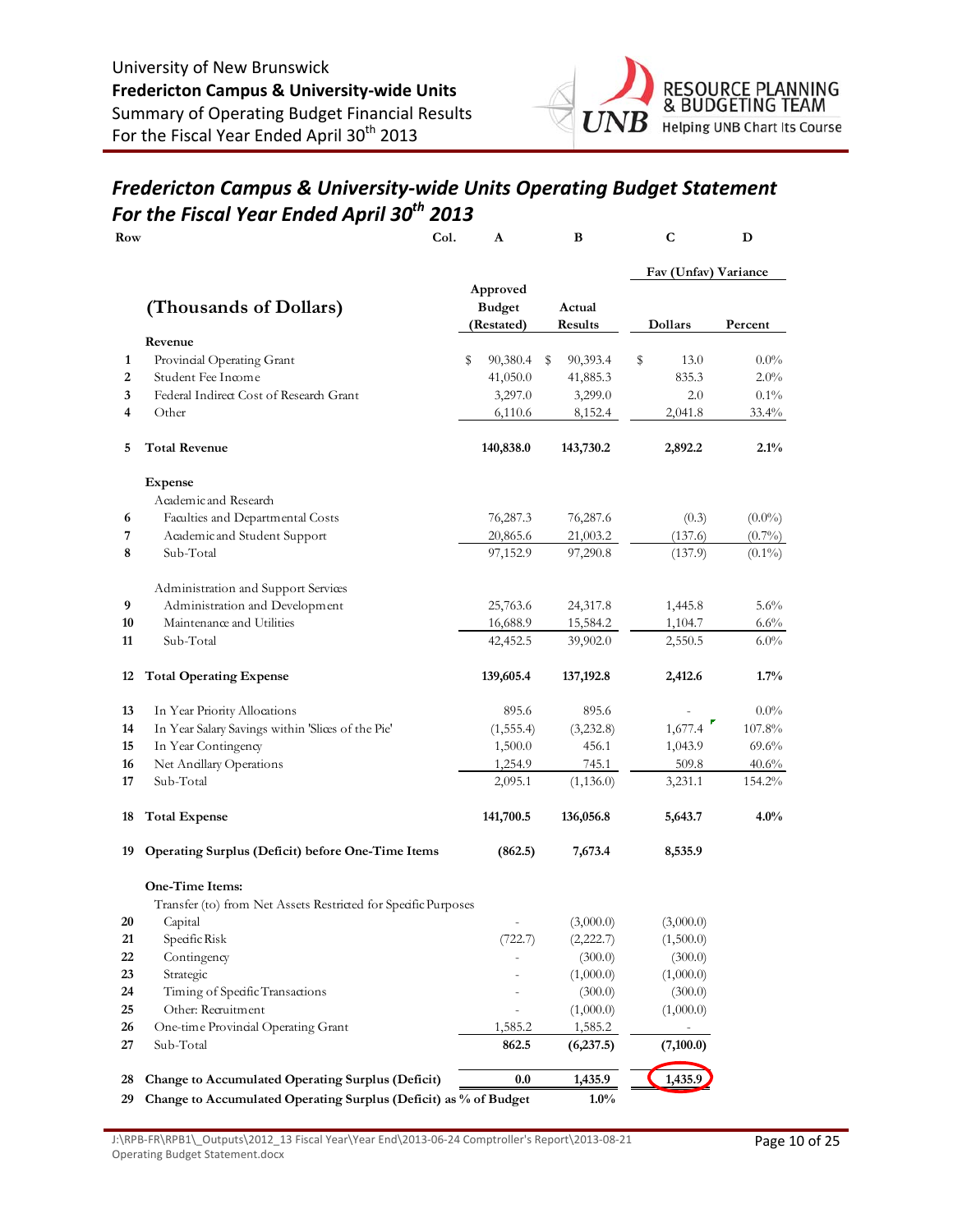

### *REVENUE*

As shown in Table 1 (below), overall Operating Budget Revenue for the Fredericton Campus<sup>1</sup>, at \$143.7 Million represents a \$2.9 Million (or 2.1%) favorable variance over the 2012‐13 budget. Major drivers are:

- \$2.0 Million (or 1.5%) attributable to an increase in Other Revenues; and,
- $\bullet$  \$0.8 Million (or 0.6%) attributable to an increase in Student Fee Income.

### **Table 1: Operating Budget Revenue, by Type (\$000s)**

| Row                 | <b>COL</b>                                  | А             | В              |                      | D       |
|---------------------|---------------------------------------------|---------------|----------------|----------------------|---------|
|                     |                                             | Approved      |                |                      |         |
|                     | <b>Fredericton Campus</b>                   | <b>Budget</b> | <b>Actuals</b> | Fav (Unfav) Variance |         |
| $\mathbf{r}$        |                                             | 2012/13       | 2012/13        | <b>Dollars</b>       | Percent |
|                     | 1 Provincial Operating Grant                | \$90,380.3    | \$90,393.3     | \$13.0               | $0.0\%$ |
|                     | 2 Student Fee Income                        | 41,050.0      | 41,885.3       | \$835.3              | 0.6%    |
|                     | <b>3</b> Federal Indirect Costs of Research | 3.297.0       | 3,299.0        | \$2.0                | 0.0%    |
| 4<br>$\blacksquare$ | Other Revenues                              | 6,110.6       | 8,152.4        | \$2,041.8            | 1.5%    |
|                     | <b>Total Revenues</b>                       | \$140,838.0   | \$143,730.0    | \$2,892.1            | 2.1%    |
|                     |                                             |               |                |                      |         |

*Note: Percent increase (decrease) is a percentage of 2012/13 Total Revenue.*

### **Provincial Operating Grant**

The University received confirmation of its 2012‐13 Provincial Operating Grant on May 17th 2012, approximately 1 month after budget approval on April 13th 2012. While the final allocation formula implemented by the Province resulted in a \$13.0 K increase in overall operating funds for the 2012‐13 year, it is important to note that \$1.6 Million of the Provincial Operating Grant was provided as one‐time funding to the Fredericton Campus and does not reside within the base operating grant of the Campus in 2013‐14 and future years.

### **Student Fee Income**

Student Fee Income, at \$41.9 Million, represents a \$0.8 Million (or 2.0%) favorable variance over the 2012‐13 budget. As shown in Table 4 (below) major drivers are:

- \$0.5 Million (or 66% of the favorable variance) attributed to higher than expected international differential income related to undergraduate students over the entire year but peaking during the Winter Term;
- \$0.4 Million (or 49% of the favorable variance) attributed to higher than expected tuition income related to undergraduate students almost entirely attributed to the Winter Term; and,
- With regard to graduate students, lower than expected tuition income was almost entirely offset by higher than expected international differential income.

Table 2 (below) outlines historical enrolment as well as the 2012FA Budget ("Bud") and Actuals while Table 3 provides the same for 2013WI:

<sup>&</sup>lt;sup>1</sup> References to "Fredericton Campus" include both the Fredericton Campus "*propre*" as well as University-wide Units.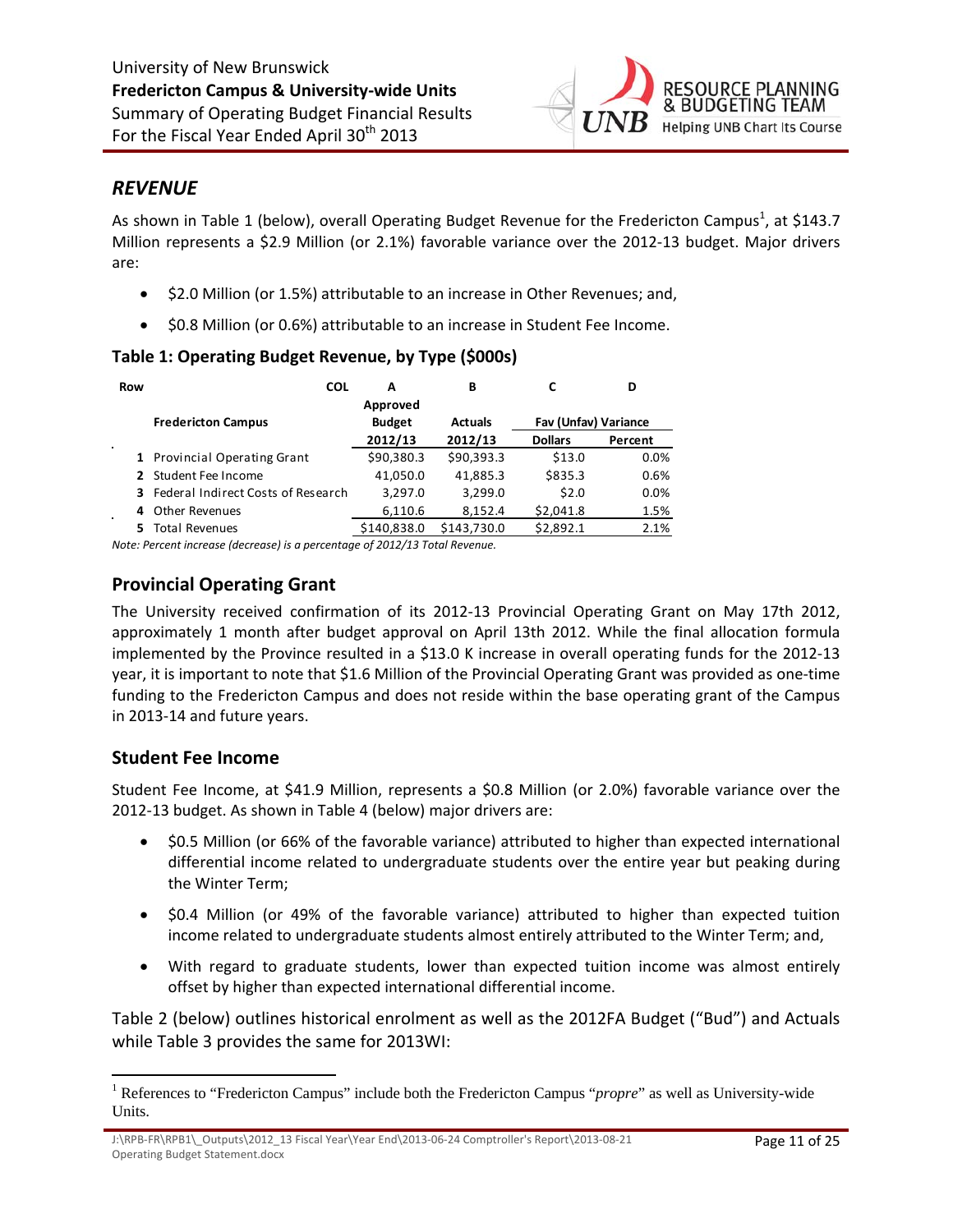

#### **Table 2: Fall Enrolment (Historical and Actual)**

| Row | Col.                                  | A          | В          |            | D                     | F     |
|-----|---------------------------------------|------------|------------|------------|-----------------------|-------|
|     | Enrolment (FTE)                       | 2009FA Act | 2010FA Act | 2011FA Act | 2012FA Bud 2012FA Act |       |
| 1   | <b>Undergraduate Domestic</b>         | 5.768      | 5.634      | 5,598      | 5.608                 | 5,478 |
| 2   | Undergraduate International           | 394        | 446        | 484        | 392                   | 530   |
| 3   | <b>Graduate Domestic</b>              | 834        | 847        | 851        | 960                   | 774   |
| 4   | <b>Graduate International</b>         | 286        | 322        | 360        | 240                   | 376   |
| 5   | Total                                 | 7,282      | 7.249      | 7,293      | 7,200                 | 7,158 |
|     |                                       |            |            |            |                       |       |
| 6   | <b>Strategic Plan Notional Target</b> | 7,280      | 7.407      | 7.533      | 7.657                 | 7,657 |

#### **Table 3: Winter Enrolment (Historical and Actual)**

| Row |                               | Col.<br>A  | в          |             | D                       | Е     |
|-----|-------------------------------|------------|------------|-------------|-------------------------|-------|
|     | Enrolment (FTE)               | 2010WI Act | 2011WI Act | 2012 WI Act | 2013 WI Bud 2013 WI Act |       |
|     | <b>Undergraduate Domestic</b> | 5.472      | 5.398      | 5.278       | 5,327                   | 5,252 |
| 2   | Undergraduate International   | 354        | 435        | 463         | 373                     | 483   |
| 3   | <b>Graduate Domestic</b>      | 817        | 833        | 803         | 931                     | 747   |
| 4   | <b>Graduate International</b> | 294        | 326        | 362         | 233                     | 364   |
| 5   | Total                         | 6.937      | 6.992      | 6.906       | 6.864                   | 6,846 |
|     | Winter as Percent of Fall     | 95.3%      | 96.5%      | 94.7%       | 95.3%                   | 95.6% |

### **Table 4: Major Drivers of Inc (Dec) in Student Fee Income (\$000s)**

| Row | Col.                                             | А      | в           |         | D       |
|-----|--------------------------------------------------|--------|-------------|---------|---------|
|     |                                                  |        |             |         | Actual  |
|     | Increase (Decrease) in \$000s                    | Summer | Fall        | Winter  | Result  |
|     | <b>Undergraduate Tuition</b>                     | 115.2  | $(75.3)$ \$ | 364.7   | 404.6   |
| 2   | Undergraduate (Supplementary International Fees) | 70.0   | 194.7       | 282.7   | 547.5   |
| 3   | <b>Graduate Tuition</b>                          | (9.9)  | (86.0)      | (132.0) | (227.9) |
| 4   | Graduate (Supplementary International Fees)      | 17.6   | 96.7        | 73.1    | 187.4   |
| 5   | Fee remissions, miscellaneous and forfeited fees |        | (66.5)      | (9.7)   | (76.2)  |
| 6   | <b>Total Projected Result</b>                    | 192.9  | 63.6        | 578.8   | 835.3   |

#### **Table 5: Major Drivers of Inc (Dec) in Student Fee Income (Percentage of Approved Budget)**

| Row | Col.                                             | A       | в      |        | D                |
|-----|--------------------------------------------------|---------|--------|--------|------------------|
|     | Increase (Decrease) in %                         | Summer  | Fall   | Winter | Actual<br>Result |
| 1   | <b>Undergraduate Tuition</b>                     | (31.5%) | (0.5%) | 2.4%   | 1.3%             |
|     | Undergraduate (Supplementary International Fees) | 36.9%   | 13.7%  | 22.1%  | 18.9%            |
| з   | <b>Graduate Tuition</b>                          | (0.6%)  | (3.8%) | (5.9%) | (3.6%)           |
| 4   | Graduate (Supplementary International Fees)      | 0.1     | 0.7    | 0.5    | 0.5              |
| 5   | Fee remissions, miscellaneous and forfeited fees |         | (1.0)  | (0.1)  | (0.6)            |
| 6   | <b>Total Proiected Result</b>                    | 11.2%   | 0.3%   | 3.0%   | 2.0%             |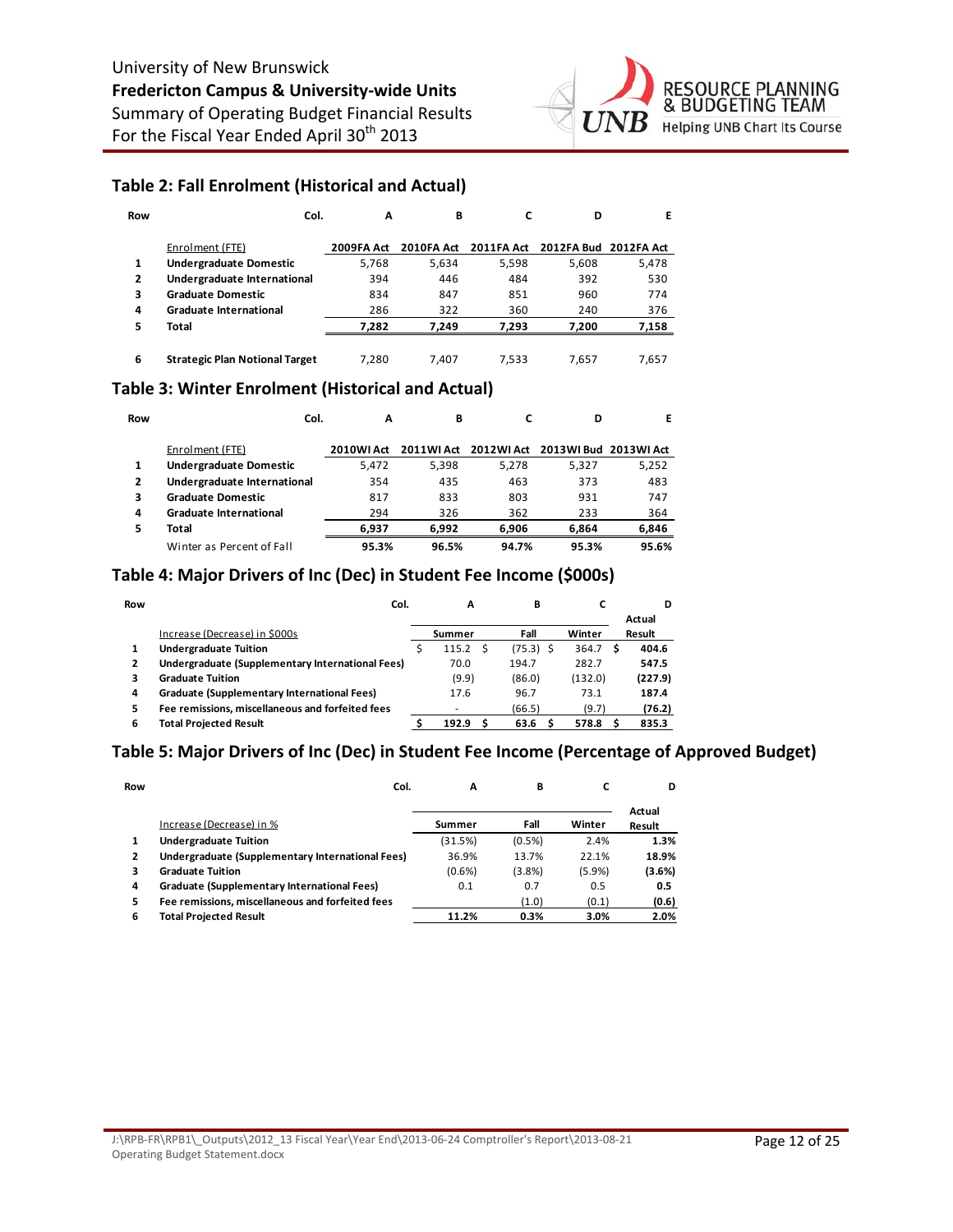

### **Other Revenue**

As shown in Table 6 (below), Other Revenue, at \$8.2 Million, represents a \$2.0 Million (or 33%) favorable variance over the 2012‐13 budget.

#### **Table 6: Other Revenue, by Type (\$000s)**

| <b>Row</b>   | <b>COL</b><br><b>Fredericton Campus &amp;</b><br><b>University-wide Units</b> | A<br>Approved<br><b>Budget</b> | B<br><b>Actuals</b> | C                                             | D         |
|--------------|-------------------------------------------------------------------------------|--------------------------------|---------------------|-----------------------------------------------|-----------|
|              |                                                                               | 2012/13                        | 2012/13             | <b>Fav (Unfav) Variance</b><br><b>Dollars</b> | Percent   |
| 1            | Short-term Investment Income                                                  | 725.0                          | 1,340.2             | 615.2                                         | 84.8%     |
| $\mathbf{z}$ | Management Fees & Campus Overhead                                             | 852.3                          | 903.9               | 51.7                                          | 6.1%      |
| 3            | Contribution from Saint John Campus                                           | 1,019.0                        | 1,019.0             | 0.0                                           | $0.0\%$   |
| 4            | Contract Overhead (Net of distributions                                       | 449.9                          | 448.8               | (1.2)                                         | (0.3%)    |
| 6            | Contribution from (to) Capital, Net                                           | 266.0                          | 265.0               | (1.0)                                         | $(0.4\%)$ |
| 7            | Parking Fees and Fines                                                        | 537.9                          | 630.4               | 92.6                                          | 17.2%     |
| 8            | Application Fees                                                              | 335.0                          | 343.5               | 8.5                                           | 2.5%      |
| 9            | Outreach and Extension                                                        | 792.2                          | 2.094.0             | 1,301.8                                       | 164.3%    |
| 10           | <b>Mandatory Student Fees</b>                                                 | 1,083.4                        | 895.4               | (188.0)                                       | (17.4%)   |
| 11           | All Other                                                                     | 50.0                           | 212.2               | 162.2                                         | 324.4%    |
| 12           | Total                                                                         | \$6,110.6                      | \$8.152.4           | \$2,041.8                                     | 33.4%     |

Major drivers are:

- An increase of \$1.3 Million (or 64% of the favorable variance) attributed to higher than expected Outreach and Extension income from our College of Extended Learning and particularly a single new program within the UNB Online stream;
- An increase of \$0.6 Million (or 30% of the favorable variance) attributed to higher than expected Short-term Investment Income; and,
- An increase of \$0.1 Million (or 5% of the favorable variance) attributed to higher than expected Parking Fees and Fines.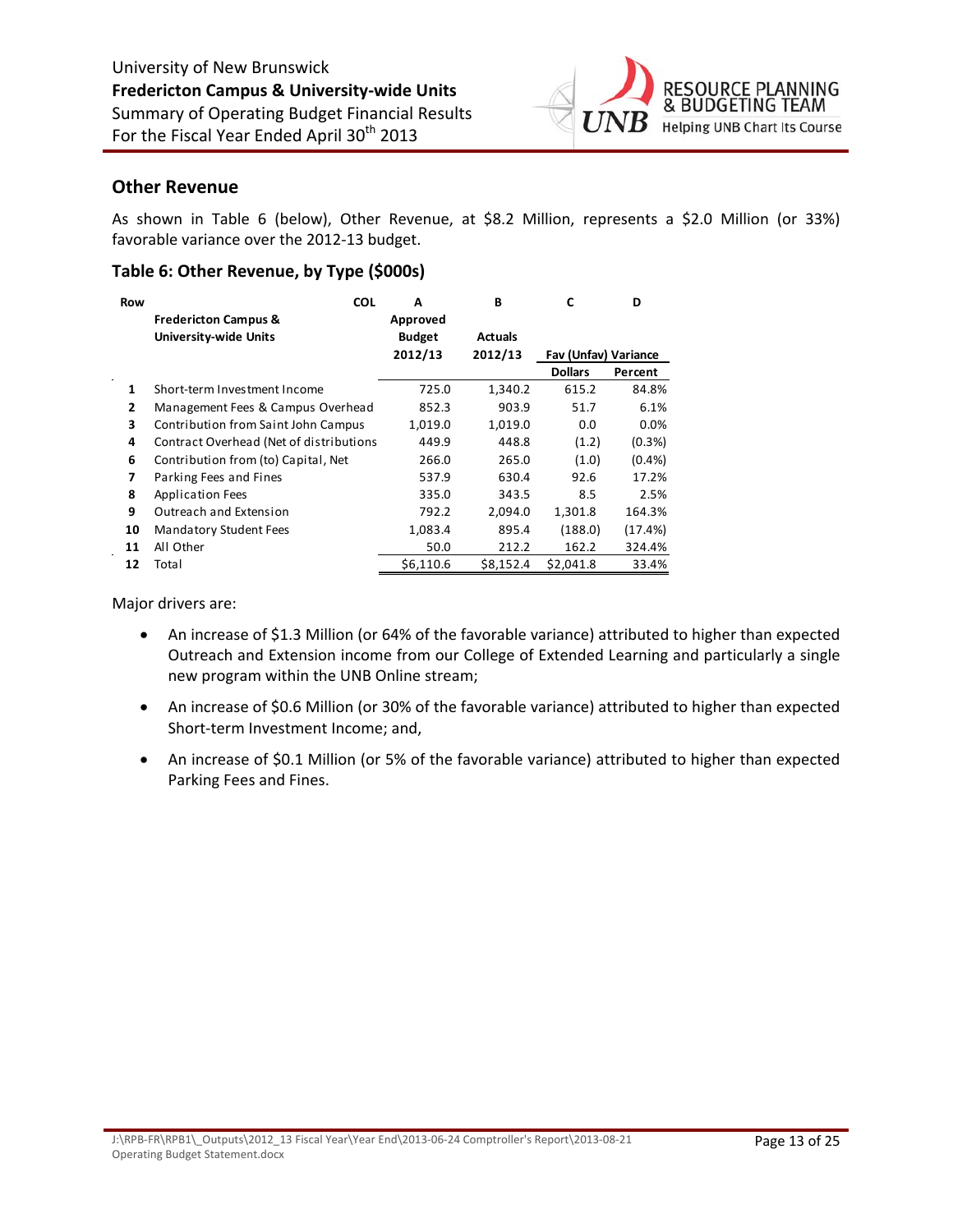

### *EXPENSE*

Total expense of the Fredericton Campus, at \$133.1 Million, represents a \$5.6 Million (or 4.0%) favorable variance over the 2012-13 budget. This result includes Operating Expense savings of \$2.4 Million (or 1.7%), incremental In‐Year Salary Savings of \$1.7 Million, unused In‐Year Contingency of \$1.0 Million and better than expected results from our Net Ancillary Operations of \$0.5 Million.

| Row | <b>COL</b>                       | A             | B              | C                    | D         |
|-----|----------------------------------|---------------|----------------|----------------------|-----------|
|     | <b>Fredericton Campus &amp;</b>  | Approved      |                |                      |           |
|     | <b>University-wide Units</b>     | <b>Budget</b> | <b>Actuals</b> |                      |           |
|     |                                  | 2012/13       | 2012/13        | Fav (Unfav) Variance |           |
|     |                                  |               |                | <b>Dollars</b>       | Percent   |
|     |                                  |               |                |                      |           |
| 1   | Faculties and Departmental Costs | \$76,287.3    | \$76,287.6     | (50.3)               | (0.0%     |
| 2   | Academic and Student Support     | 20,865.6      | 21,003.0       | (137.4)              | (0.7%)    |
| 3   | Administration and Development   | 25,763.6      | 24,317.8       | 1,445.8              | 5.6%      |
| 4   | Maintenance and Utilities        | 16,688.9      | 15.584.2       | 1.104.7              | 6.6%      |
| 5   | <b>Total Operating Expense</b>   | 139,605.4     | 137,192.6      | 2,412.8              | 1.7%      |
|     |                                  |               |                |                      |           |
| 6   | In-Year Priority Allocations     | 895.6         | 895.6          | (0.0)                | $(0.0\%)$ |
| 7   | In-Year Salary Savings           | (1,555.4)     | (3,232.8)      | 1,677.4              | (107.8%)  |
| 8   | In-Year Contingency              | 1,500.0       | 456.1          | 1,043.9              | 69.6%     |
| 9   | Net Ancillary Operations         | 1,254.9       | 745.2          | 509.7                | 40.6%     |
| 10  | Total Expense                    | \$141.700.5   | \$136,056.6    | \$5,643.8            | 4.0%      |

### **Table 7: Operating Budget Expense, By Slice (\$000s)**

### **Faculties and Departmental Costs**

Faculties and Departmental Costs, at \$76.3 Million, experienced no material variances over the 2012‐13 budget.

### **Academic and Student Support**

Academic and Student Support, at \$21.0 Million, represents a \$0.1 Million unfavorable variance over the 2012‐13 budget. The major driver of this result is:

● \$0.1 Million attributed to the provision of one-time funding for championship travel in Intercollegiate Athletics.

### **Administration and Development**

Administration and Development costs, at \$24.3 Million, represents a \$1.4 Million (or 6%) favorable variance over the 2012-13 budget. Major drivers of this positive result are:

 \$0.8 Million (or 58%) of the variance attributed to better than budgeted costs with regard to retirement allowances;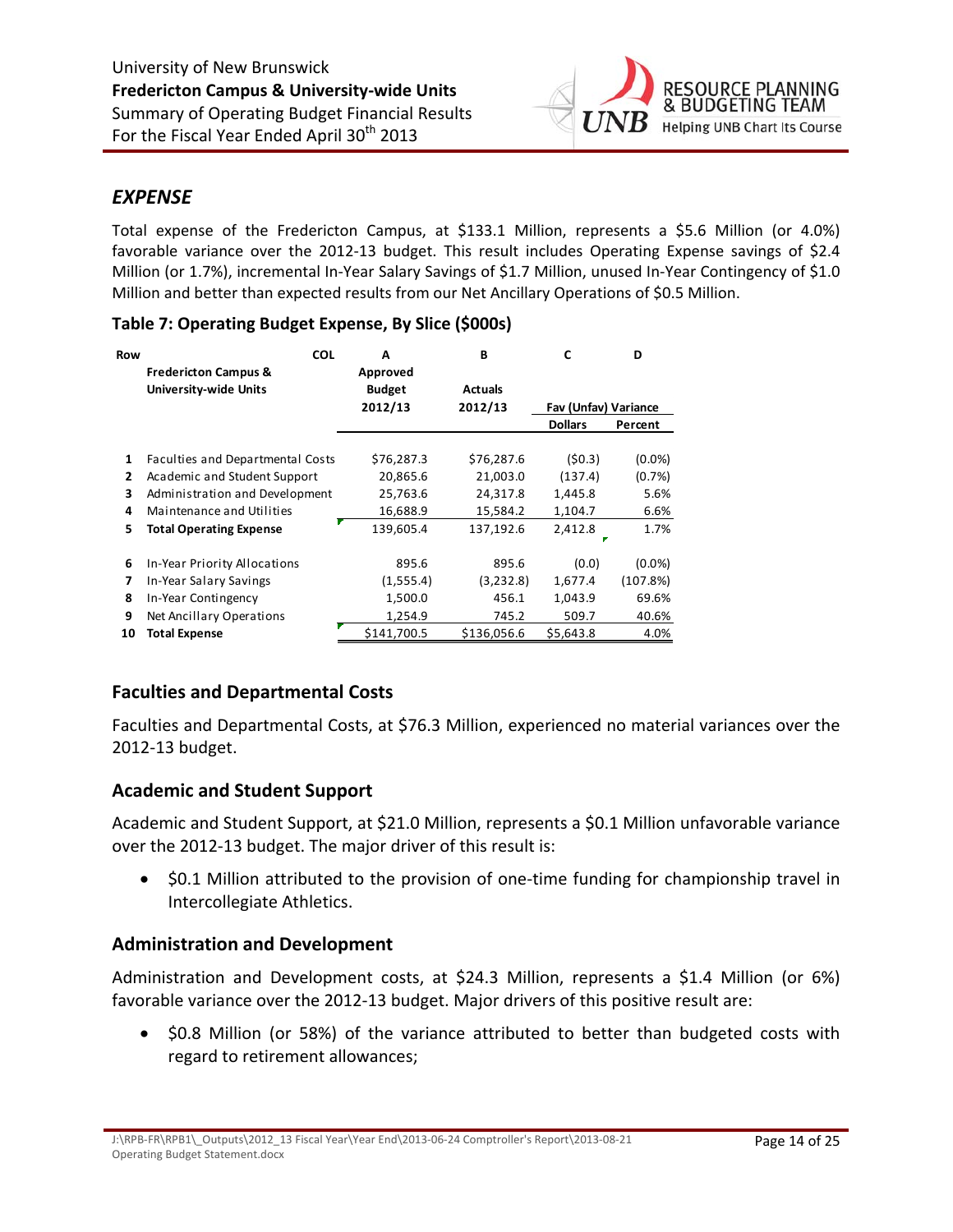

- \$0.3 Million (or 19%) of the variance attributed to unused fringe benefit contingency; and,
- \$0.1 Million (or 7%) of the variance attributed to higher than budgeted recoveries from ancillary, research and/or outreach operations.

### **Maintenance and Utilities**

Maintenance and Utilities, at \$15.6 Million, represent a \$1.1 Million (or 7%) favorable variance over the 2012‐13 budget. This favorable variance is 90% attributable to better than budgeted utilities. Major drivers are:

- \$0.6 Million (or 55%) of the variance attributed to lower than expected utility costs for buildings on the Fredericton Campus; and,
- \$0.5 Million (or 45%) of the variance attributed to higher than expected net recoveries from UNB's Central Heating Plant.

Seen differently, the major drivers of this \$1.1 Million favorable variance are:

- \$0.4 Million (or 34%) of the variance attributed to lower than expected steam consumption in Fredericton Campus buildings;
- \$0.3 Million (or 34%) of the variance attributed to lower than expected steam prices for consumption related to Fredericton Campus buildings from our Central Heating Plant;
- \$0.6 Million (or 57%) of the variance attributed to lower than expected fuel prices to produce steam at our Central Heating Plant;
- \$0.6 Million (or 50%) of the variance attributed to lower than expected salary, amortization, furniture & equipment and supply costs at our Central Heating Plant;

Offset by:

- \$0.7 Million (or 62%) *negative* variance attributed to lowering the effective charge-out rate to both internal and external customers during the annual true‐up in March 2013; and,
- \$0.2 Million (or 18%) *negative* variance attributed to the creation of a provision for sustainability planning and incremental external maintenance for academic buildings.

### **In‐Year Salary Savings**

In‐Year Salary Savings (net) of \$3.2 Million represent a \$1.7 Million (or 107%) favorable variance over the 2012‐13 budget. The Fredericton Campus budgeted for \$1.5 Million of in‐year salary savings (net of funds returned to maintain quality of programs). At year end, a total of \$4.7 Million in gross in‐year salary savings were surrendered.

This balance comprises \$3.4 Million (or 73%) from Faculties and Departmental Costs, \$0.3 Million (or 6%) from Academic and Student Support, \$0.7 Million (or 15%) from Administration and Development and \$0.3 Million (or 6%) from Maintenance & Utilities. Of these savings, \$1.5 Million (or 31%) were returned to units for strategic purposes to net \$3.2 Million of in‐year salary savings.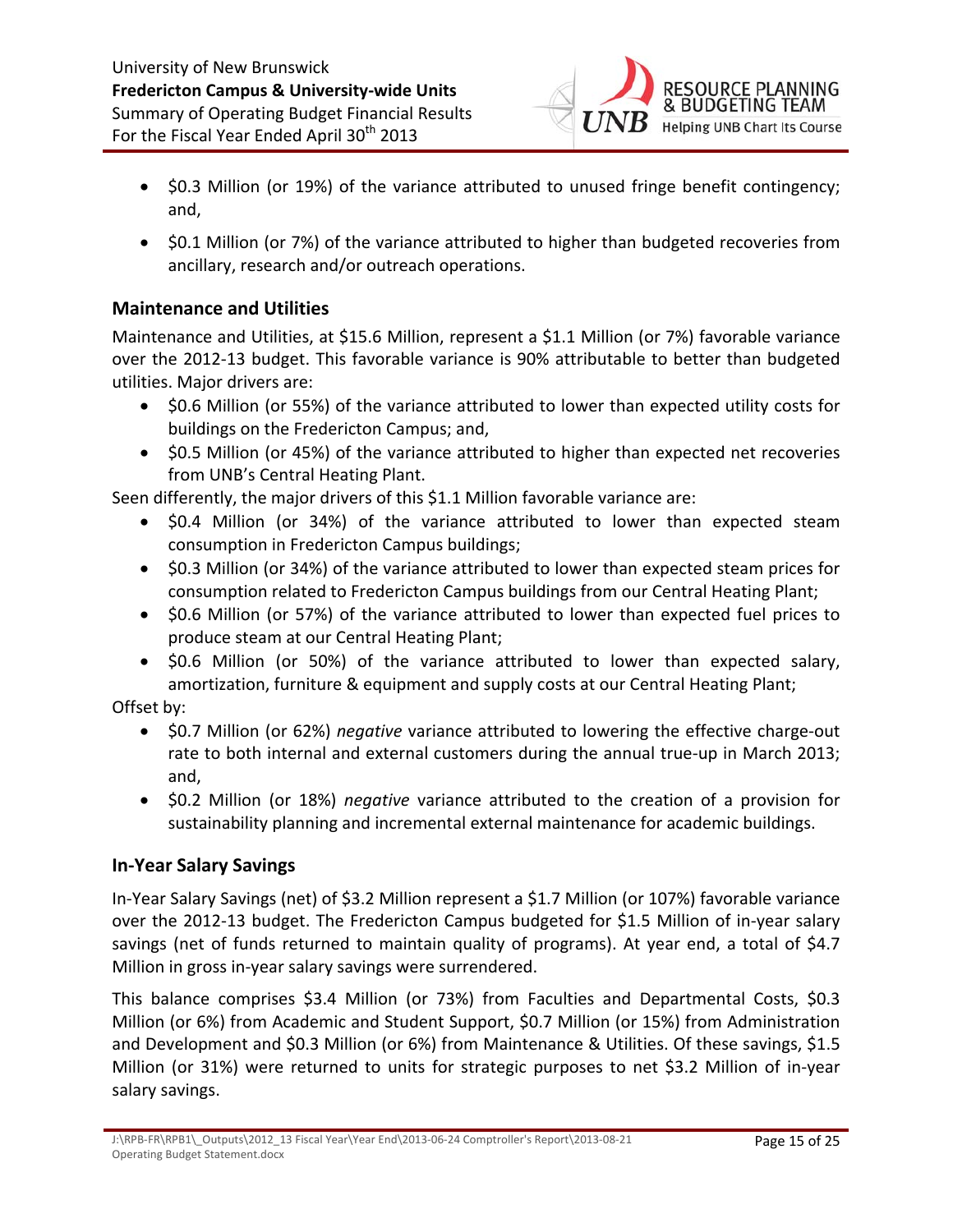

Additional information about the origin of these salary savings is provided in Tables 8 and 9.

### **Table 8: In‐Year Salary Savings, by Source (\$000s)**

| Row            | COL                                           | A           | В                                   |           | D                      | Е               | F              | G       |
|----------------|-----------------------------------------------|-------------|-------------------------------------|-----------|------------------------|-----------------|----------------|---------|
|                |                                               |             | <b>Net Salary Savings Comprises</b> |           |                        |                 | Fav (Unfav)    |         |
|                |                                               | Surrendered | Returned                            | Net       | Percentage<br>Returned | <b>Budgeted</b> | <b>Dollars</b> | Percent |
|                | <b>Fredericton Campus</b>                     |             |                                     |           |                        |                 |                |         |
| 1              | Vice-President (Fredericton)                  | \$3.807.5   | ( \$1,095.6)                        | \$2,711.9 | \$0.3                  | \$1,355.4       | \$1,356.6      | 100.1%  |
| $\overline{2}$ | Vice-President (Finance & Corporate Services) | 200.9       | 0.0                                 | 200.9     | 0.0                    |                 | 200.9          |         |
| 3              | Sub-total                                     | 4,008.5     | (1,095.6)                           | 2,912.8   | 0.3                    | 1,355.4         | 1,557.5        | 114.9%  |
|                | University-wide Units                         |             |                                     |           |                        |                 | 0.0            |         |
| 4              | President                                     | 42.4        | (17.8)                              | 24.6      | 0.4                    |                 | 24.6           |         |
| 5.             | Vice-President (Advancement)                  | 98.1        | (98.1)                              | 0.0       | 1.0                    |                 | 0.0            |         |
| 6              | Vice-President (Finance & Corporate Services) | 549.6       | (273.3)                             | 276.3     | 0.5                    | 200.0           | 76.3           | 38.1%   |
| $\overline{ }$ | Vice-President (Research)                     | 19.0        | 0.0                                 | 19.0      | 0.0                    |                 | 19.0           |         |
| 8              | <b>Total Salary Savings</b>                   | \$4,717.6   | (51, 484.8)                         | \$3,232.8 | \$0.3                  | \$1,555.4       | \$1,677.4      | 107.8%  |

### **Table 9: In‐Year Salary Savings, by Type (\$000s)**

| Row | <b>COL</b>                                         |           | A     |
|-----|----------------------------------------------------|-----------|-------|
|     |                                                    | Net       |       |
|     |                                                    |           |       |
| 1   | Deferral of Appointment/Vacancy                    | \$1,332.1 |       |
| 2   | Resignation, Retirement or other Unforeseen Attrit | 1,061.8   |       |
| 3   | Sabbatical Leave                                   |           | 667.2 |
| 4   | Provisions Not Required (Redeployed) for Strategi  |           | 501.4 |
| 5   | Leave without Pay or Parental Leave                |           | 407.6 |
| 6   | Flexible hiring "pools" unused                     |           | 392.7 |
| 7   | Appointment at less than budget                    |           | 241.4 |
| 8   | Reduced Work Load                                  |           | 58.3  |
| 9   | Other                                              |           | 31.3  |
| 10  | Long Term Disability                               |           | 0.0   |
| 11  | Salary Savings Returned for Strategic Backfill     | (1,460.9) |       |
| 12  | <b>Total Salary Savings</b>                        | \$3,232.8 |       |
|     |                                                    |           |       |

### **Net Ancillary Operations**

Certain operations of the Fredericton Campus are accounted for as business units having separate budgets as well as profit/loss statements. Ancillary units are expected to either remain self-sustaining or generate a small contribution towards the Fredericton Campus.

As shown in Table 10, Net Ancillary Operations at \$0.7 Million represent a \$0.5 Million (or 41%) favorable variance over the 2012‐13 budget. The single largest driver of this favorable variance is the Residence operation itself, accounting for \$0.5 Million (or 92%) of the total positive result. The Residence operation benefited from better‐than‐expected utilities including lower‐ than‐expected consumption and steam rates from UNB's Central Heating Plant.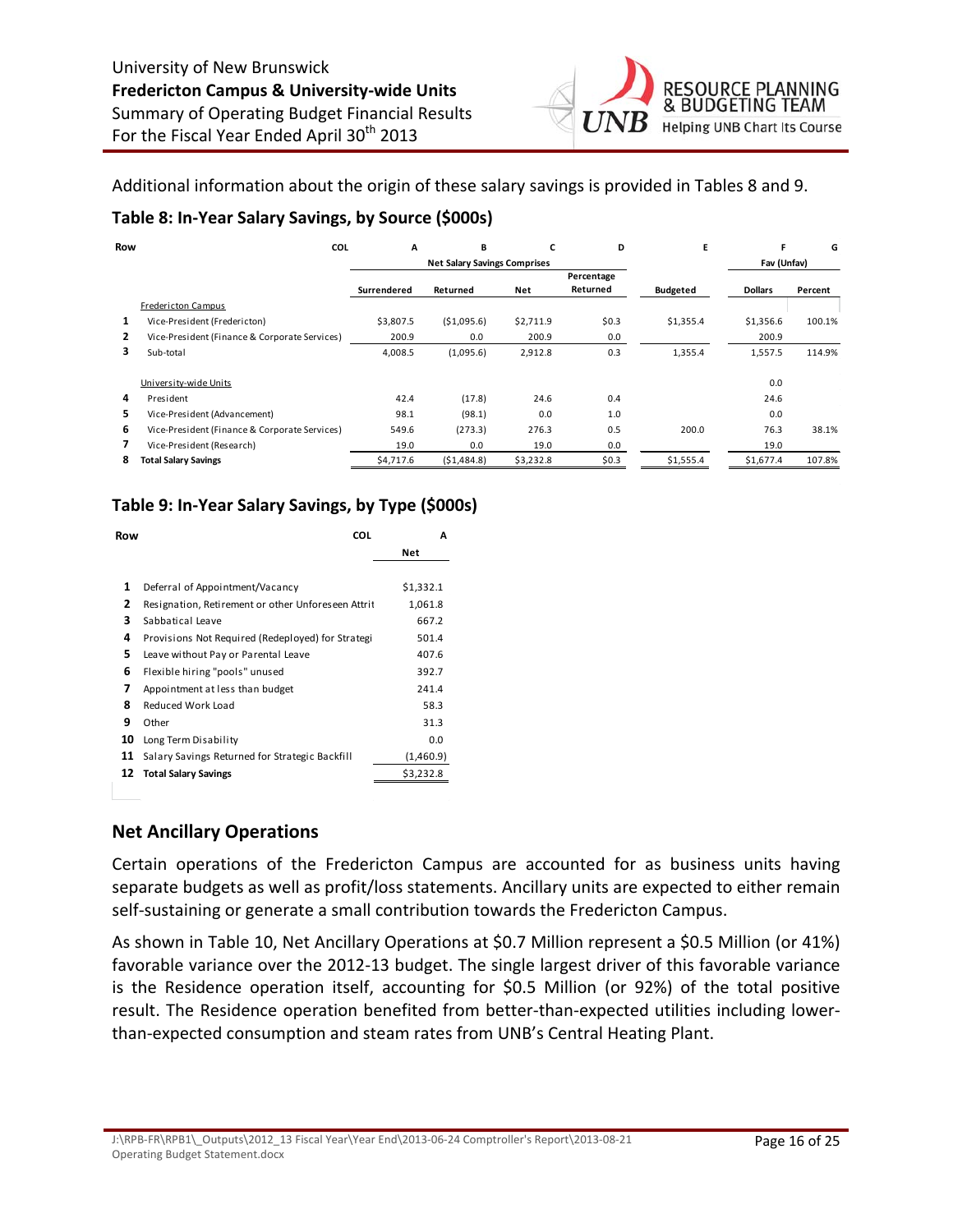

### **Table 10: Net Ancillary Operations (\$000s)**

| <b>ROW</b> | <b>COL</b>                                       | A<br>Approved | B                    | С       | D                    |
|------------|--------------------------------------------------|---------------|----------------------|---------|----------------------|
|            | <b>Fredericton Campus</b>                        | <b>Budget</b> | <b>Final Results</b> |         |                      |
|            |                                                  | 2012/13       | 2012/13              |         | Fav (Unfav) Variance |
|            | Deficit (Surplus) \$000s                         |               |                      | Dollars | Percent              |
|            |                                                  |               |                      |         |                      |
| 1          | Residential Life, Campus and Conference Services | \$874.6       | 407.0                | \$467.6 | 53.5%                |
| 2          | Aitken University Centre                         | 592.0         | 496.5                | 95.5    | $16.1\%$             |
| 3          | Turf Field and Dome.                             | (30.0)        | (42.9)               | 12.9    | $(42.9\%)$           |
| 4          | Wu Conference Centre                             | (16.6)        | (3.9)                | (12.7)  | 76.6%                |
| 5.         | <b>Bookstore</b>                                 | (165.1)       | (111.6)              | (53.5)  | $32.4\%$             |
| 6          | <b>Total Ancillary Operations</b>                | \$1,254.9     | \$745.2              | \$509.6 | 40.6%                |

### *One‐Time Items: Application of Budget Savings*

Where the Operating Surplus before One-time Items totaled \$8.5 Million for 2012-13, University management proposes to allocate \$7.1 Million of these funds to Net Assets Restricted for Specific Purposes for use in 2013‐14 and future years. The proposed allocations are:

### *Capital*

- \$1.0 Million towards minimizing repayment period of Fredericton Campus' heating plant renewal;
- \$1.0 Million towards Fredericton Campus facilities improvement;
- \$1.0 Million towards Fredericton Campus deferred maintenance projects;

### *Specific Risk*

\$1.5 Million towards Fredericton Campus revenue risk (operating grant and tuition);

### *Contingency*

 \$0.3 Million towards unforeseen salary commitments (2012‐13) on the Fredericton Campus;

### *Strategic*

• \$1.0 Million towards Fredericton Campus costs of implementing recommendations arising from the upcoming review of academic and non‐academic programs at the University;

### *Timing of Specific Transactions*

● \$0.3 Million towards the cost of Deans search & transitions (2012-13) on the Fredericton Campus;

#### *Other*

\$1.0 Million towards Fredericton Campus recruitment & retention initiatives.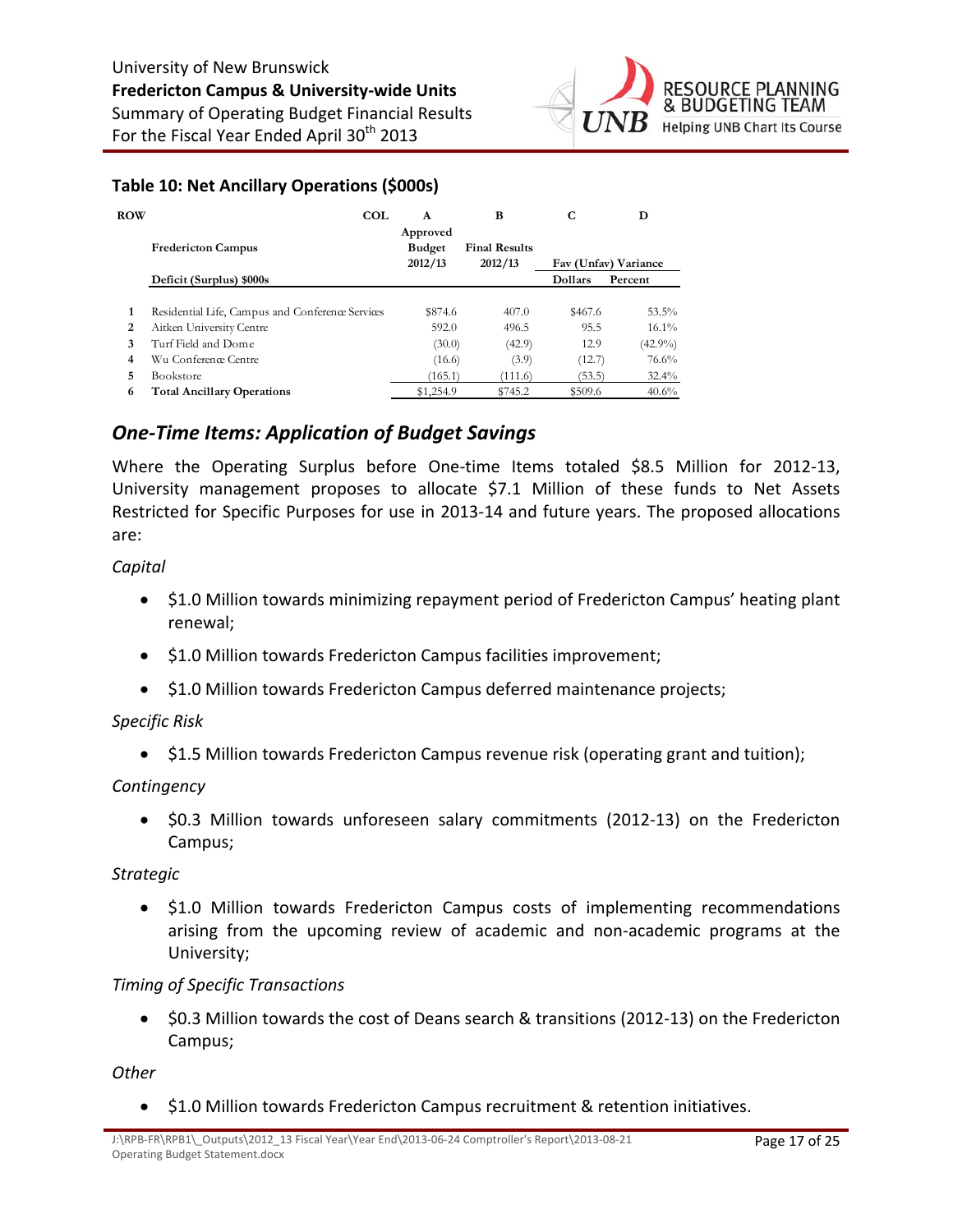

### *Comparing Actual Results to March Forecast*

The Resource Planning & Budgeting (RPB) Team reported in March 2013 that year‐end results for the Fredericton Campus and University‐wide Units were projected in the Best Case to be \$3.3 Million favorable as compared to budget.

Actual year‐end results have yielded an \$8.5 Million favorable variance before One‐Time Items. This represents an improvement in our Operating Surplus of \$5.2 Million. Major drivers of these improved results are:

- \$0.9 Million (or 17% of the variance) in better-than-forecasted net revenues from our Outreach and Extension activities (namely, the College of Extended Learning);
- \$0.7 Million (or 13% of the variance) in better‐than‐**forecasted** in‐year salary savings;
- \$0.5 Million (or 10% of the variance) in better-than-**forecasted** results from our Net Ancillary Operations (largely attributed to utility and steam savings);
- \$0.5 Million (or 10% of the variance) in better‐than‐**forecasted** results from Maintenance & Utilities (largely attributed to utility and steam savings).
- \$0.2 Million (or 4% of the variance) in better‐than‐**forecasted** short‐term‐investment income; and,
- \$0.1 Million (or 2% of the variance) in better-than-forecasted tuition and related income.

In addition, the following positive variances were not known at the time of the March Forecast:

- \$1.0 Million (or 19% of the variance) in savings with regard to Fredericton & Universitywide Contingency unused at the conclusion of our financial year-end;
- \$0.8 Million (or 15%) of savings with regard to retirement allowances;
- \$0.3 Million (or 6%) of savings with regard to unused fringe benefit contingency; and,
- \$0.1 Million (or 2%) of incremental fringe benefit recoveries from ancillary, research and/or outreach operations.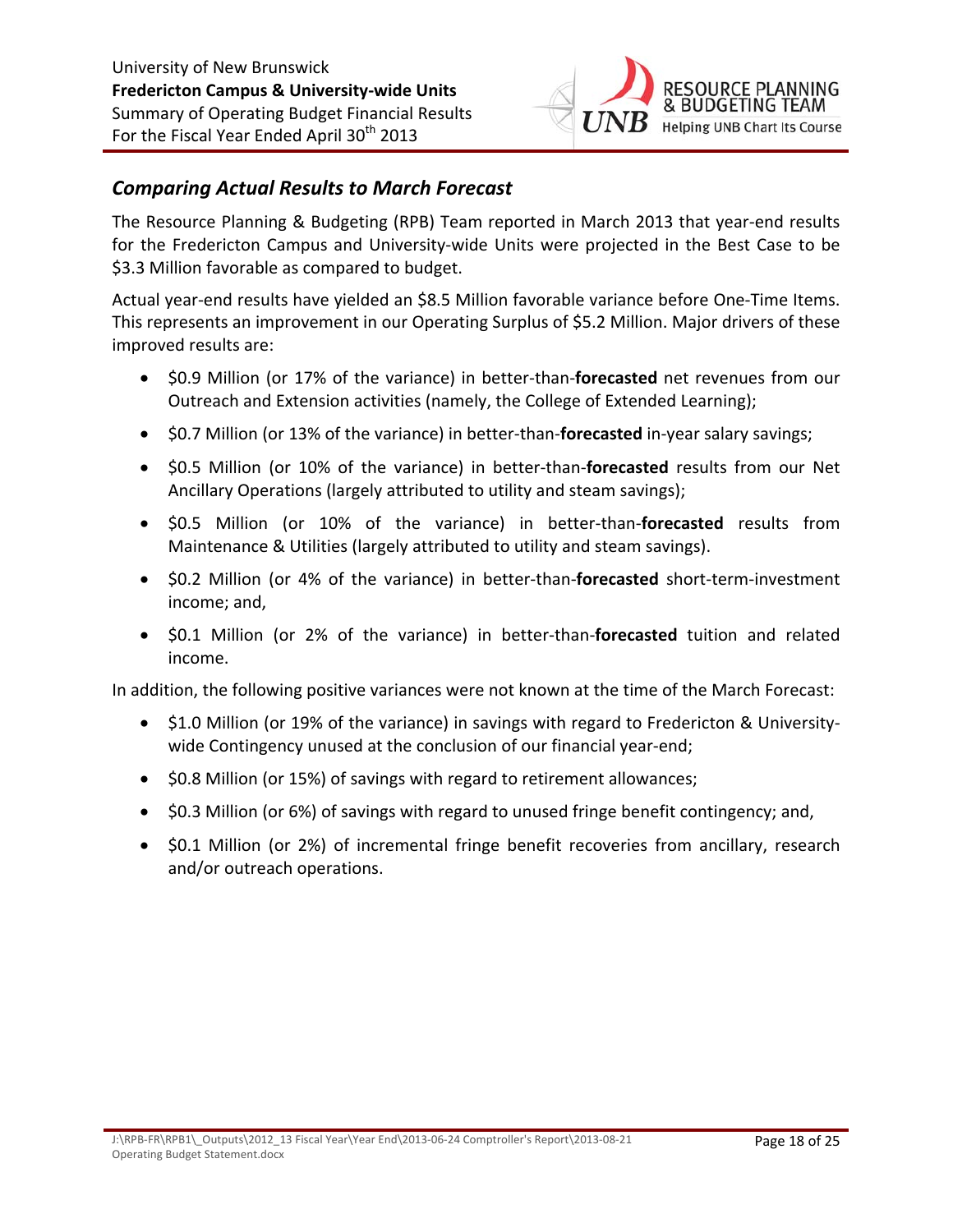

# **UNRESTRICTED OPERATING BUDGET Saint John Campus**

For the Year Ended April 30<sup>th</sup> 2013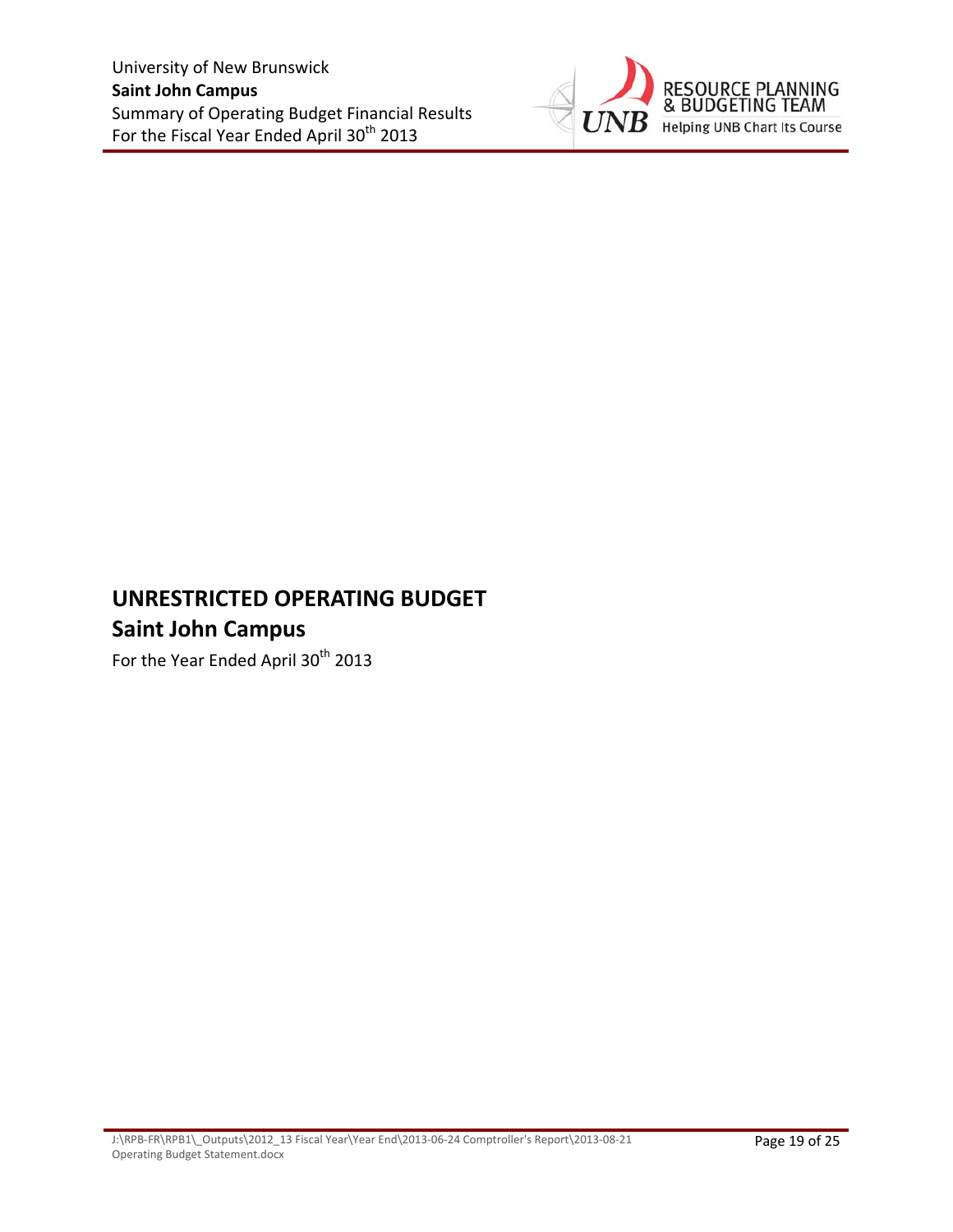

### *Saint John Campus Operating Budget Statement For the Fiscal Year Ended April 30th 2013*

| Row |                                                                  | Col. | A                                       |   | B                 |    | C                    | D         |
|-----|------------------------------------------------------------------|------|-----------------------------------------|---|-------------------|----|----------------------|-----------|
|     |                                                                  |      |                                         |   |                   |    | Fav (Unfav) Variance |           |
|     | (Thousands of Dollars)                                           |      | Approved<br><b>Budget</b><br>(Restated) |   | Actual<br>Results |    | Dollars              | Percent   |
|     | Revenue                                                          |      |                                         |   |                   |    |                      |           |
| 1   | Provincial Operating Grant                                       |      | \$<br>17,619.7                          | S | 17,632.6          | \$ | 12.9                 | $0.1\%$   |
| 2   | Student Fee Income                                               |      | 16,956.9                                |   | 17,459.2          |    | 502.3                | $3.0\%$   |
| 3   | Federal Indirect Cost of Research Grant                          |      | 176.0                                   |   | 161.0             |    | (15.0)               | $(8.5\%)$ |
| 4   | Other                                                            |      | 2,750.5                                 |   | 3,252.3           |    | 501.8                | 18.2%     |
| 5   | <b>Total Revenue</b>                                             |      | 37,503.1                                |   | 38,505.1          |    | 1,002.0              | 2.7%      |
|     | <b>Expense</b>                                                   |      |                                         |   |                   |    |                      |           |
|     | Academic and Research                                            |      |                                         |   |                   |    |                      |           |
| 6   | Faculties and Departmental Costs                                 |      | 20,588.7                                |   | 20,609.0          |    | (20.3)               | $(0.1\%)$ |
| 7   | Academic and Student Support                                     |      | 5,338.4                                 |   | 5,369.1           |    | (30.7)               | $(0.6\%)$ |
| 8   | Sub-Total                                                        |      | 25,927.1                                |   | 25,978.1          |    | (51.0)               | $(0.2\%)$ |
|     | Administration and Support Services                              |      |                                         |   |                   |    |                      |           |
| 9   | Administration and Development                                   |      | 5,286.3                                 |   | 5,324.8           |    | (38.5)               | $(0.7\%)$ |
| 10  | Maintenance and Utilities                                        |      | 5,083.7                                 |   | 4,538.2           |    | 545.5                | $10.7\%$  |
| 11  | Sub-Total                                                        |      | 10,370.0                                |   | 9,863.0           |    | 507.0                | 4.9%      |
| 12  | <b>Total Operating Expense</b>                                   |      | 36,297.1                                |   | 35,841.1          |    | 456.0                | $1.3\%$   |
| 13  | In Year Priority Allocations                                     |      | 660.0                                   |   | 660.0             |    |                      | $0.0\%$   |
| 14  | In Year Salary Savings within 'Slices of the Pie'                |      | (400.0)                                 |   | (1, 911.3)        |    | 1,511.3              | 377.8%    |
| 15  | In Year Contingency                                              |      |                                         |   |                   |    |                      |           |
| 16  | Net Anallary Operations                                          |      | 191.4                                   |   | 11.9              |    | 179.5                | 93.8%     |
| 17  | Sub-Total                                                        |      | 451.4                                   |   | (1,239.4)         |    | 1,690.8              | 374.6%    |
| 18  | <b>Total Expense</b>                                             |      | 36,748.5                                |   | 34,601.7          |    | 2,146.8              | 5.8%      |
| 19  | <b>Operating Surplus (Deficit) before One-Time Items</b>         |      | 754.6                                   |   | 3,903.4           |    | 3,148.8              |           |
|     | One-Time Items:                                                  |      |                                         |   |                   |    |                      |           |
|     | Transfer (to) from Net Assets Restricted for Specific Purposes   |      |                                         |   |                   |    |                      |           |
| 20  | Capital                                                          |      | (612.4)                                 |   | (1,686.2)         |    | (1,073.8)            |           |
| 21  | Specific Risk                                                    |      |                                         |   | (300.0)           |    | (300.0)              |           |
| 22  | Contingency                                                      |      |                                         |   |                   |    |                      |           |
| 23  | Strategic                                                        |      | (356.9)                                 |   | (356.9)           |    |                      |           |
| 24  | Timing of Specific Transactions                                  |      |                                         |   |                   |    |                      |           |
| 25  | Other: Recruitment & Fundraising                                 |      |                                         |   | (1,775.0)         |    | (1,775.0)            |           |
| 26  | One-time Provincial Operating Grant                              |      | 214.7                                   |   | 214.7             |    |                      |           |
| 27  | Sub-Total                                                        |      | (754.6)                                 |   | (3,903.4)         |    | (3, 148.8)           |           |
| 28  | Change to Accumulated Operating Surplus (Deficit)                |      | 0.0                                     |   | 0.0               |    | 0.0                  |           |
| 29  | Change to Accumulated Operating Surplus (Deficit) as % of Budget |      |                                         |   | $0.0\%$           |    |                      |           |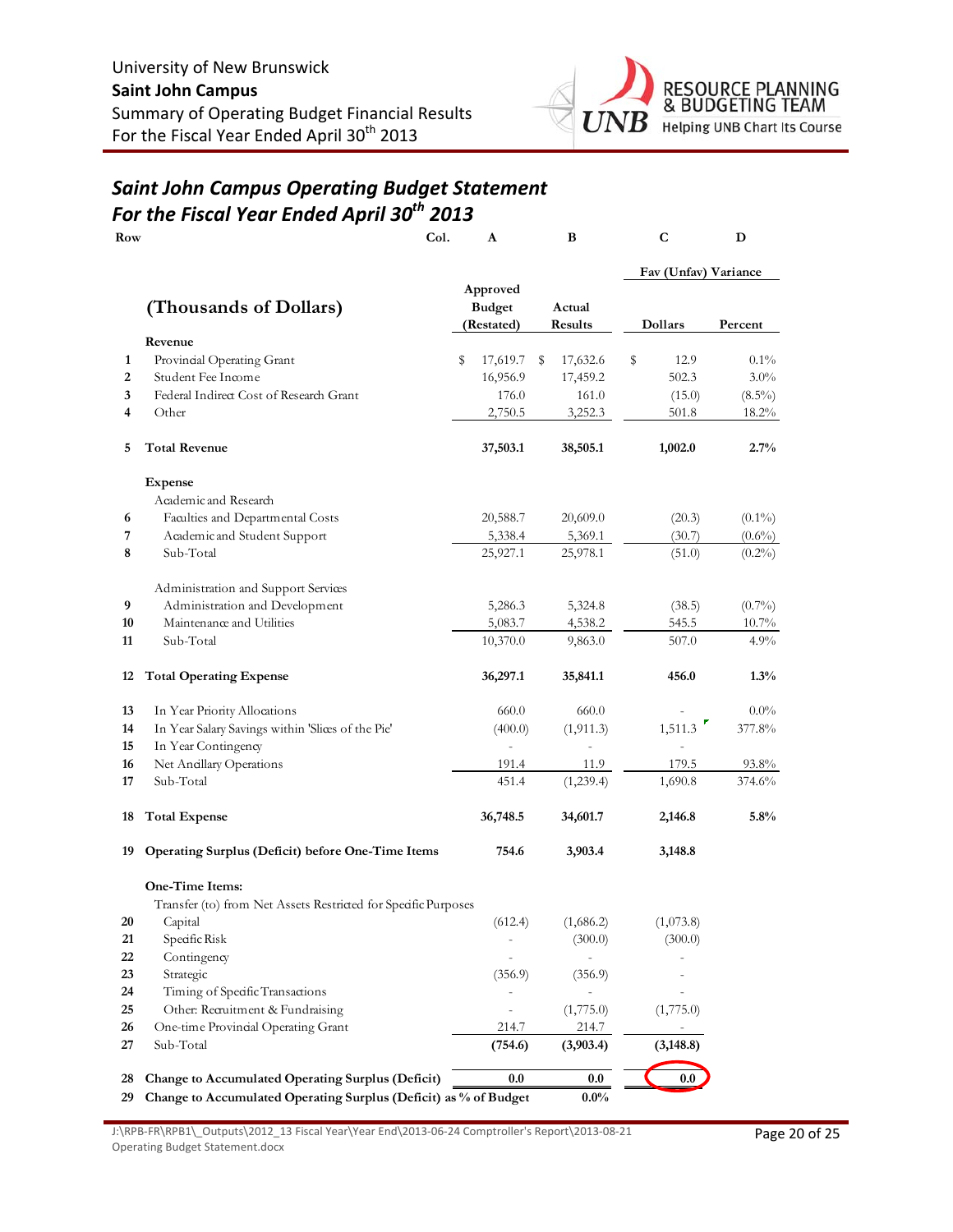

### *REVENUE*

Overall revenue for the Saint John Campus, at \$38.5 Million represent a \$1.0 Million (or 2.7%) favorable variance over the 2012-13 budget. Major drivers are:

- \$0.5 Million (or 1.3%) attributed to an increase in Student Fee Income; and,
- $\bullet$  \$0.5 Million (or 1.3%) attributed to an increase in Other Revenue.

### **Table 1: Revenue, by Type (\$000s)**

| Row |                                             | <b>COL</b> | А             | в              |                      | D       |
|-----|---------------------------------------------|------------|---------------|----------------|----------------------|---------|
|     |                                             |            | Approved      |                |                      |         |
|     | <b>Saint John Campus</b>                    |            | <b>Budget</b> | <b>Actuals</b> | Fav (Unfav) Variance |         |
|     |                                             |            | 2012/13       | 2012/13        | <b>Dollars</b>       | Percent |
|     | 1 Provincial Operating Grant                |            | \$17,619.7    | \$17,632.6     | \$12.9               | 0.0%    |
|     | 2 Student Fee Income                        |            | 16,956.9      | 17,459.3       | \$502.5              | 1.3%    |
|     | <b>3</b> Federal Indirect Costs of Research |            | 176.0         | 161.0          | (515.0)              | (0.0%   |
| 4   | Other Revenues                              |            | 2,750.5       | 3,252.3        | \$501.8              | 1.3%    |
|     | Total Revenues                              |            | \$37,503.1    | \$38,505.3     | \$1,002.2            | 2.7%    |

*Note: Percent increase (decrease) is a percentage of 2012/13 Total Revenue.*

### **Provincial Operating Grant**

The University received confirmation of its 2012‐13 Provincial Operating Grant on May 17th 2012, approximately 1 month after budget approval on April 13th 2012. While the final allocation formula implemented by the Province resulted in a \$13.0 K increase in overall operating funds for the 2012‐13 year, it is important to note that \$0.2 Million of the Provincial Operating Grant was provided as one‐time funding to the Saint John Campus and does not reside within the base operating grant of the Campus in 2013‐14 and future years.

### **Student Fee Income**

Student Fee Income, at \$17.5 Million, represents a \$0.5 Million (or 3.0%) favorable variance over the 2012‐13 budget. As shown in Table 4 (below), major drivers are:

- \$0.3 Million (or 63% of the favorable variance) attributed to higher than expected tuition revenue related to undergraduate students; and,
- \$0.1 Million (or 28% of the favorable variance) attributed to higher than expected international differential revenue related to undergraduate students.

Table 2 (below) outlines historical enrolment as well as the 2012FA Budget ("Bud") and Actuals while Table 3 provides the same for 2013WI: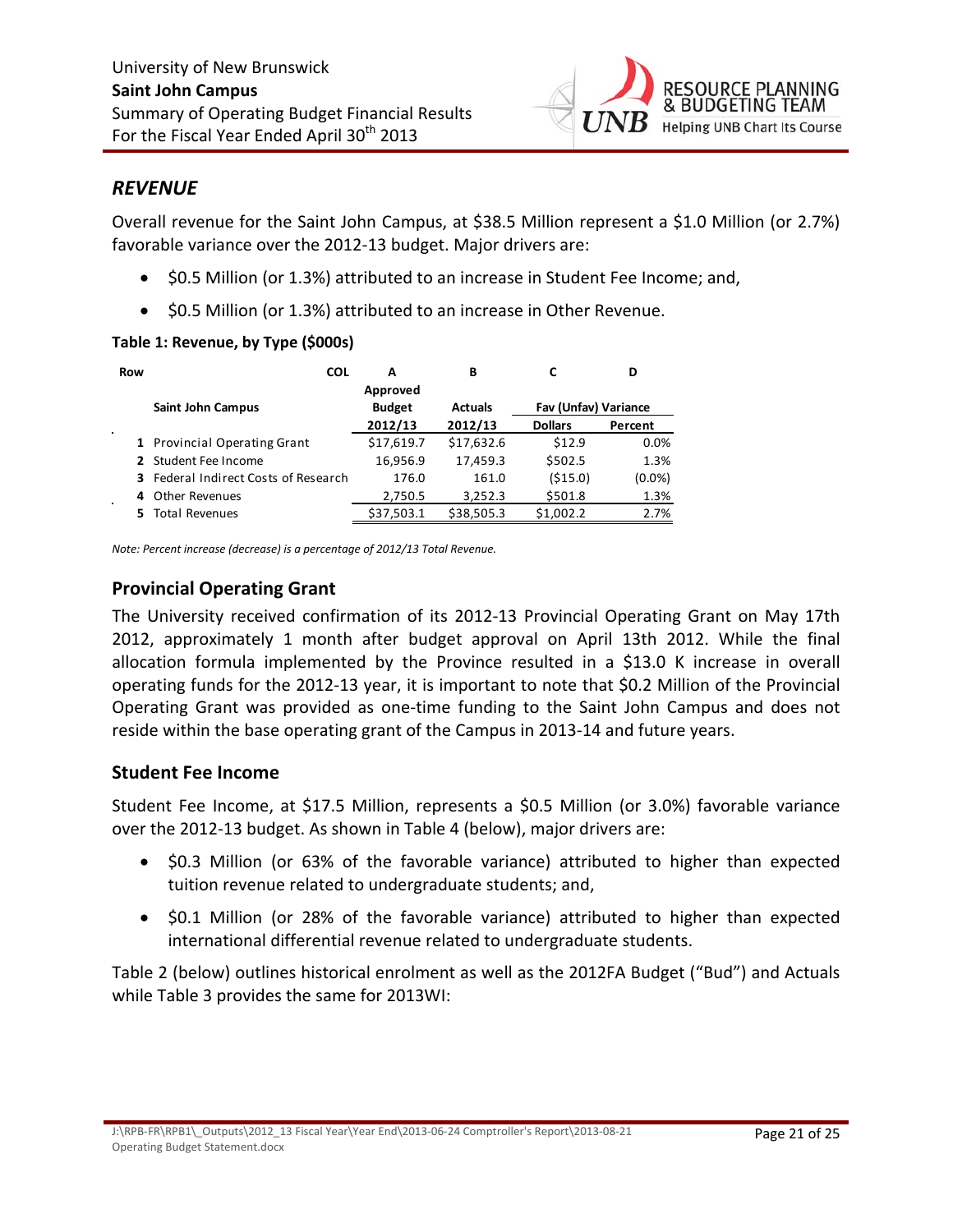

#### **Table 2: Fall Enrolment (Historical and Actual)**

| Row | Col.                                  | A          | в          |            | D                     | Е     |
|-----|---------------------------------------|------------|------------|------------|-----------------------|-------|
|     | Enrolment (FTE)                       | 2009FA Act | 2010FA Act | 2011FA Act | 2012FA Bud 2012FA Act |       |
|     | <b>Undergraduate Domestic</b>         | 1.724      | 1.666      | 1.674      | 1,719                 | 1,664 |
| 2   | Undergraduate International           | 313        | 398        | 524        | 517                   | 501   |
| 3   | <b>Graduate Domestic</b>              | 78         | 80         | 112        | 114                   | 92    |
| 4   | <b>Graduate International</b>         | 31         | 58         | 73         | 36                    | 78    |
| 5   | Total                                 | 2.146      | 2.202      | 2,383      | 2,386                 | 2,335 |
| 6   | <b>Strategic Plan Notional Target</b> | 2.147      | 2.236      | 2.327      | 2.420                 | 2.420 |

### **Table 3: Winter Enrolment (Historical and Actual)**

| Row | Col.                          | А                 | в          |            | D                     | Е     |
|-----|-------------------------------|-------------------|------------|------------|-----------------------|-------|
|     | Enrolment (FTE)               | <b>2010WI Act</b> | 2011WI Act | 2012WI Act | 2013WI Bud 2013WI Act |       |
|     | <b>Undergraduate Domestic</b> | 1.620             | 1.538      | 1.550      | 1,633                 | 1,529 |
|     | Undergraduate International   | 319               | 481        | 534        | 491                   | 471   |
| 3   | <b>Graduate Domestic</b>      | 59                | 81         | 105        | 109                   | 95    |
| 4   | <b>Graduate International</b> | 46                | 56         | 67         | 34                    | 80    |
| 5   | Total                         | 2.044             | 2.156      | 2.256      | 2.267                 | 2,175 |
|     | Winter as Percent of Fall     | 95.2%             | 97.9%      | 94.7%      | 95.0%                 | 93.1% |

### **Table 4: Major Drivers of Inc (Dec) in Student Fee Income (\$000s)**

| Row No. |                                                  | Col. | A      | в           |              | D         |
|---------|--------------------------------------------------|------|--------|-------------|--------------|-----------|
|         |                                                  |      |        |             |              | Total     |
|         | Increase (Decrease) in \$000s                    |      | Summer | Fall        | Winter       | Projected |
| 1       | <b>Undergraduate Tuition</b>                     |      | 95.9   | $(22.6)$ \$ | $(124.5)$ \$ | (51.2)    |
| 2       | Undergraduate (Supplementary International Fees) |      | 256.6  | 45.0        | 14.0         | 315.6     |
| 3       | <b>Graduate Tuition</b>                          |      | 65.5   | 35.3        | 40.8         | 141.5     |
| 4       | Graduate (Supplementary International Fees)      |      | 23.1   | 10.0        | 5.1          | 38.2      |
| 5       | Fee remissions, miscellaneous and forfeited fees |      | ۰      | 29.1        | 29.1         | 58.1      |
| 6       | <b>Total Projected Result</b>                    |      | 441.1  | 96.7        | $(35.6)$ \$  | 502.2     |

### **Table 5: Major Drivers of Inc (Dec) in Student Fee Income (Percentage of Approved Budget)**

| Row No. | Col.                                             | А      | в     | C      | D                  |
|---------|--------------------------------------------------|--------|-------|--------|--------------------|
|         | Increase (Decrease) in %                         | Summer | Fall  | Winter | Total<br>Projected |
| 1       | <b>Undergraduate Tuition</b>                     | 9.2%   | (0.4% | (2.1%) | (0.4% )            |
| 2       | Undergraduate (Supplementary International Fees) | 61.5%  | 3.0%  | 1.0%   | 9.4%               |
| 3       | <b>Graduate Tuition</b>                          | 56.2%  | 30.3% | 35.0%  | 40.5%              |
| 4       | Graduate (Supplementary International Fees)      |        |       |        |                    |
| 5       | Fee remissions, miscellaneous and forfeited fees |        | 26.7% | 26.7%  | 26.7%              |
| 6       | Total Projected Result                           | 28.0%  | 0.9%  | (0.9%  | 2.7%               |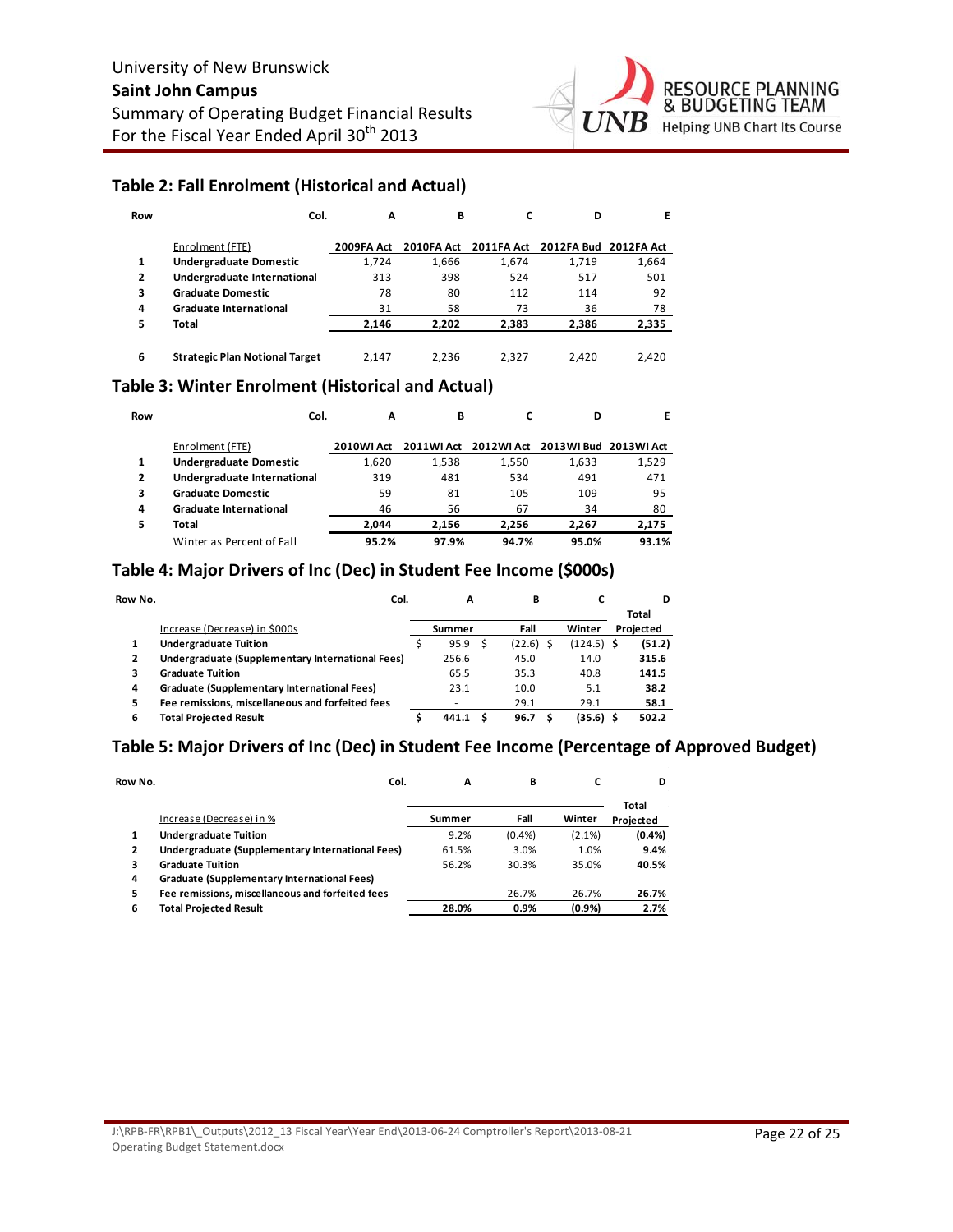

### **Other Revenue**

Other Revenue, at \$3.3 Million, represents a \$0.5 Million (or 18%) favorable variance over the 2012‐13 budget.

### **Table 6: Other Revenue, by Type (\$000s)**

| Row            | <b>COL</b>                              | A<br>Approved            | В              | C                    | D       |
|----------------|-----------------------------------------|--------------------------|----------------|----------------------|---------|
|                | Saint John Campus                       | <b>Budget</b>            | <b>Actuals</b> |                      |         |
|                |                                         | 2012/13                  | 2012/13        | Fav (Unfav) Variance |         |
|                |                                         |                          |                | <b>Dollars</b>       | Percent |
| 1              | Short-term Investment Income            | 300.0                    | 509.3          | 209.3                | 69.8%   |
| $\overline{2}$ | Management Fees & Campus Overhead       | 289.5                    | 466.5          | 177.0                | 61.1%   |
| 3              | Contribution from Fredericton Campus    | 278.3                    | 278.3          | 0.0                  | 0.0%    |
| 4              | Contract Overhead (Net of distributions | $\overline{\phantom{a}}$ | 1.4            | 1.4                  |         |
| 5              | Commissions and Rental Income           | 245.0                    | 257.2          | 12.2                 | 5.0%    |
| 6              | Contribution from (to) Capital, Net     |                          |                | 0.0                  |         |
| 7              | Parking Fees and Fines                  | 207.1                    | 207.1          | 0.0                  | 0.0%    |
| 8              | <b>Application Fees</b>                 | 78.0                     | 125.3          | 47.3                 | 60.7%   |
| 9              | Outreach and Extension                  | 600.0                    | 600.0          | 0.0                  | 0.0%    |
| 10             | <b>Mandatory Student Fees</b>           | -                        | ٠              | 0.0                  |         |
| 11             | All other                               | 752.6                    | 807.2          | 54.6                 | 7.3%    |
| 12             | Total                                   | \$2,750.5                | \$3,252.3      | \$501.8              | 18.2%   |

As shown in Table 6, major drivers of this positive result are:

- \$0.2 Million (or 42% of the favorable variance) attributed to higher-than-budgeted Short-term Investment Income; and,
- \$0.2 Million (or 35% of the favorable variance) attributed to higher-than-budgeted management fees from the MBA program.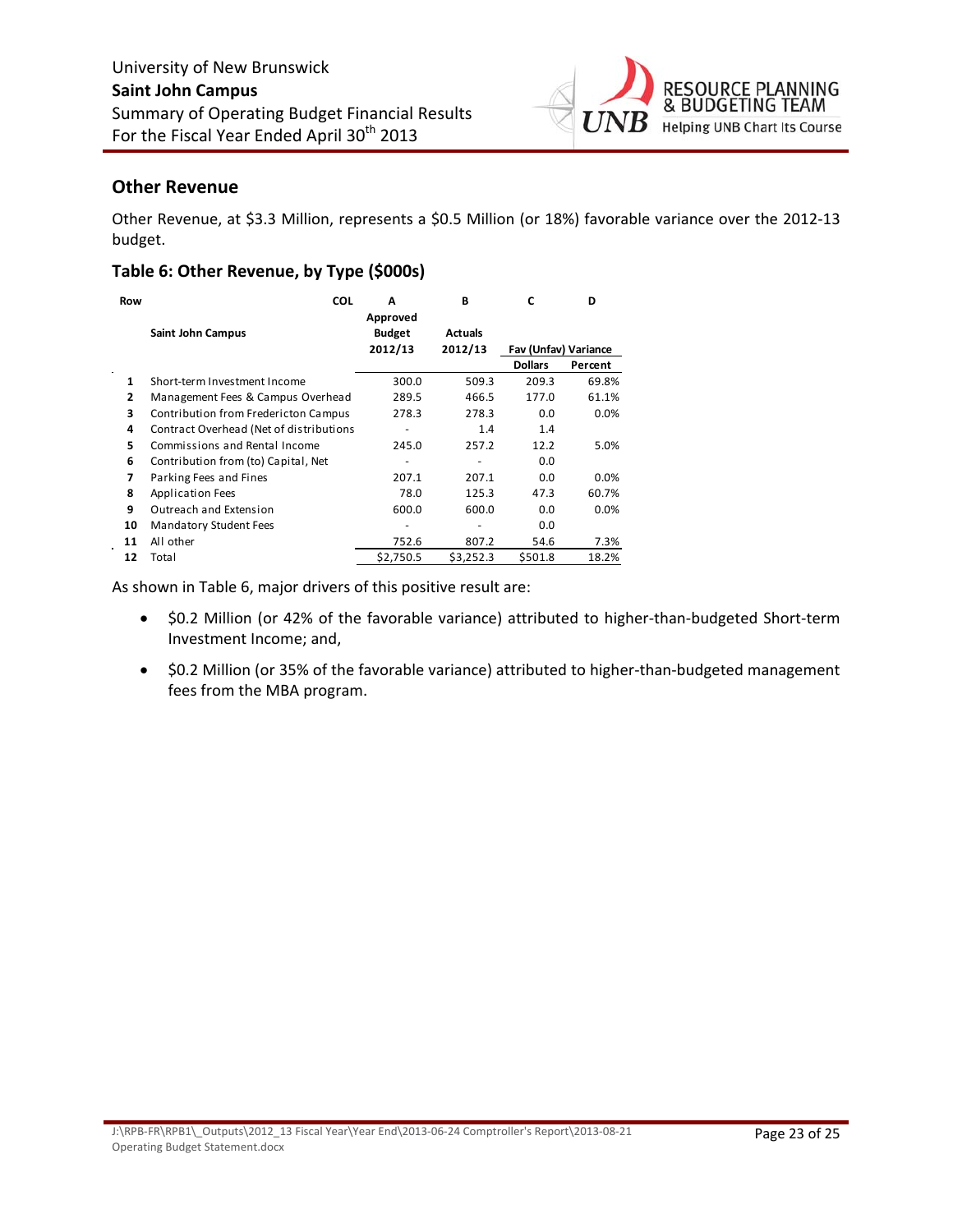

### *EXPENSE*

Total expense of the Saint John Campus, at \$34.6 Million, represents a \$2.1 Million (or 5.8%) favorable variance over the 2012‐13 budget. This result includes Operating Expense savings of \$0.5 Million (or 1.3%), incremental In‐Year Salary Savings of \$1.5 Million and better than expected results from our Net Ancillary Operations of \$0.2 Million.

| Row | <b>COL</b>                       | А                                    | B                         | C                    | D         |
|-----|----------------------------------|--------------------------------------|---------------------------|----------------------|-----------|
|     | <b>Saint John Campus</b>         | Approved<br><b>Budget</b><br>2012/13 | <b>Actuals</b><br>2012/13 | Fav (Unfav) Variance |           |
|     |                                  |                                      |                           | <b>Dollars</b>       | Percent   |
|     |                                  |                                      |                           |                      |           |
| 1   | Faculties and Departmental Costs | \$20,588.7                           | \$20,609.0                | (520.3)              | $(0.1\%)$ |
| 2   | Academic and Student Support     | 5,338.4                              | 5,369.1                   | (30.8)               | $(0.6\%)$ |
| 3   | Administration and Development   | 5,286.3                              | 5,324.8                   | (38.5)               | (0.7%)    |
| 4   | Maintenance and Utilities        | 5,083.7                              | 4,538.2                   | 545.5                | 10.7%     |
| 5   | <b>Total Operating Expense</b>   | 36,297.1                             | 35,841.1                  | 456.0                | 1.3%      |
|     |                                  |                                      |                           |                      |           |
| 6   | In-Year Priority Allocations     | 660.0                                | 660.0                     |                      | 0.0%      |
| 7   | In-Year Salary Savings           | (400.0)                              | (1,911.3)                 | 1,511.3              | (377.8%)  |
| 8   | In-Year Contingency              |                                      |                           |                      |           |
| 9   | Net Ancillary Operations         | 191.4                                | 11.9                      | 179.5                | 93.8%     |
| 10  | <b>Total Expense</b>             | \$36.748.5                           | \$34.601.7                | \$2,146.8            | 5.8%      |

### **Table 7: Operating Budget Expense, By Slice (\$000s)**

### **Maintenance and Utilities**

Maintenance and Utilities, at \$4.5 Million, represents a \$0.5 Million (or 10.7%) favorable variance over the 2012‐13 budget. Major drivers of this positive result are:

• \$0.5 Million in lower than budgeted utility costs attributed to better than budgeted fuel prices, consumption and maintenance costs.

### **In‐Year Salary Savings**

In‐Year Salary Savings, at \$1.9 Million, represent a \$1.5 Million (or 378%) favorable variance over the 2012‐13 budget. The Saint John Campus budgeted for \$0.4 Million of in‐year salary savings (net of funds returned to maintain quality of programs).

At year end, a total of \$3.3 Million (gross in‐year salary savings) was surrendered by units on the Saint John Campus prior to funds returned. This balance mainly comprises \$2.4 Million (or 72%) from Faculties and Departmental Costs, \$0.4 Million (or 12%) from Academic & Student Support, \$0.3 Million (or 10%) from Administration and Development and \$0.2 Million (or 7%) from Maintenance & Utilities. Of these savings, \$1.4 Million was returned to units for strategic backfill to maintain teaching quality, netting \$1.9 Million savings.